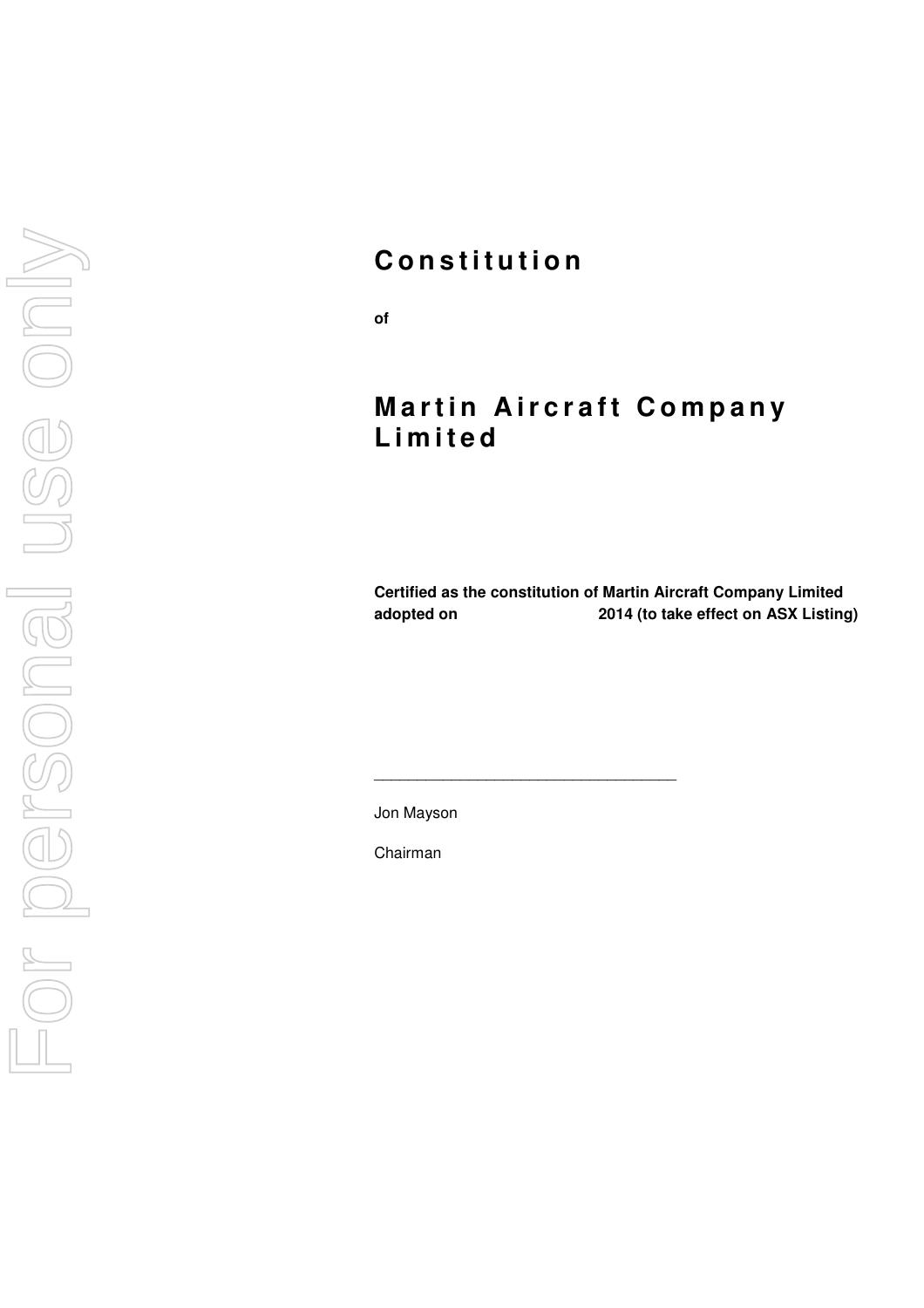## **Contents**

| 1.  |                                                                          |
|-----|--------------------------------------------------------------------------|
| 2.  |                                                                          |
| 3.  |                                                                          |
| 4.  |                                                                          |
| 5.  | Buybacks and redemptions of Equity Securities and financial assistance 5 |
| 6.  |                                                                          |
| 7.  |                                                                          |
| 8.  |                                                                          |
| 9.  |                                                                          |
| 10. |                                                                          |
| 11. |                                                                          |
| 12. |                                                                          |
| 13. |                                                                          |
| 14. |                                                                          |
| 15. |                                                                          |
| 16. |                                                                          |
| 17. |                                                                          |
| 18. |                                                                          |
| 19. |                                                                          |
| 20. |                                                                          |
| 21. |                                                                          |
| 22. |                                                                          |
| 23. | 22                                                                       |
| 24. |                                                                          |
| 25. |                                                                          |
| 26. |                                                                          |
| 27. |                                                                          |
| 28. |                                                                          |
| 29. |                                                                          |
| 30. |                                                                          |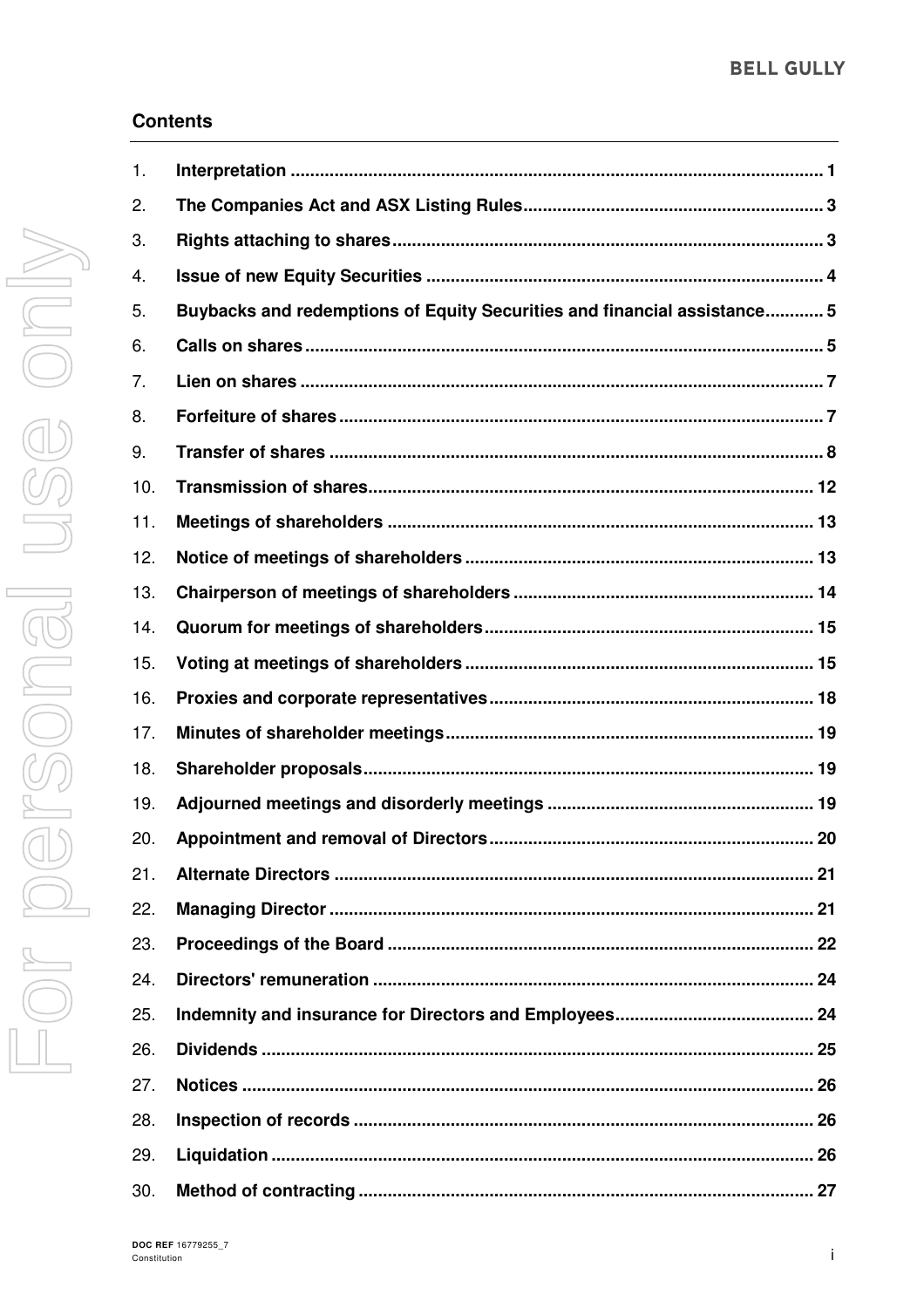## **BELL GULLY**

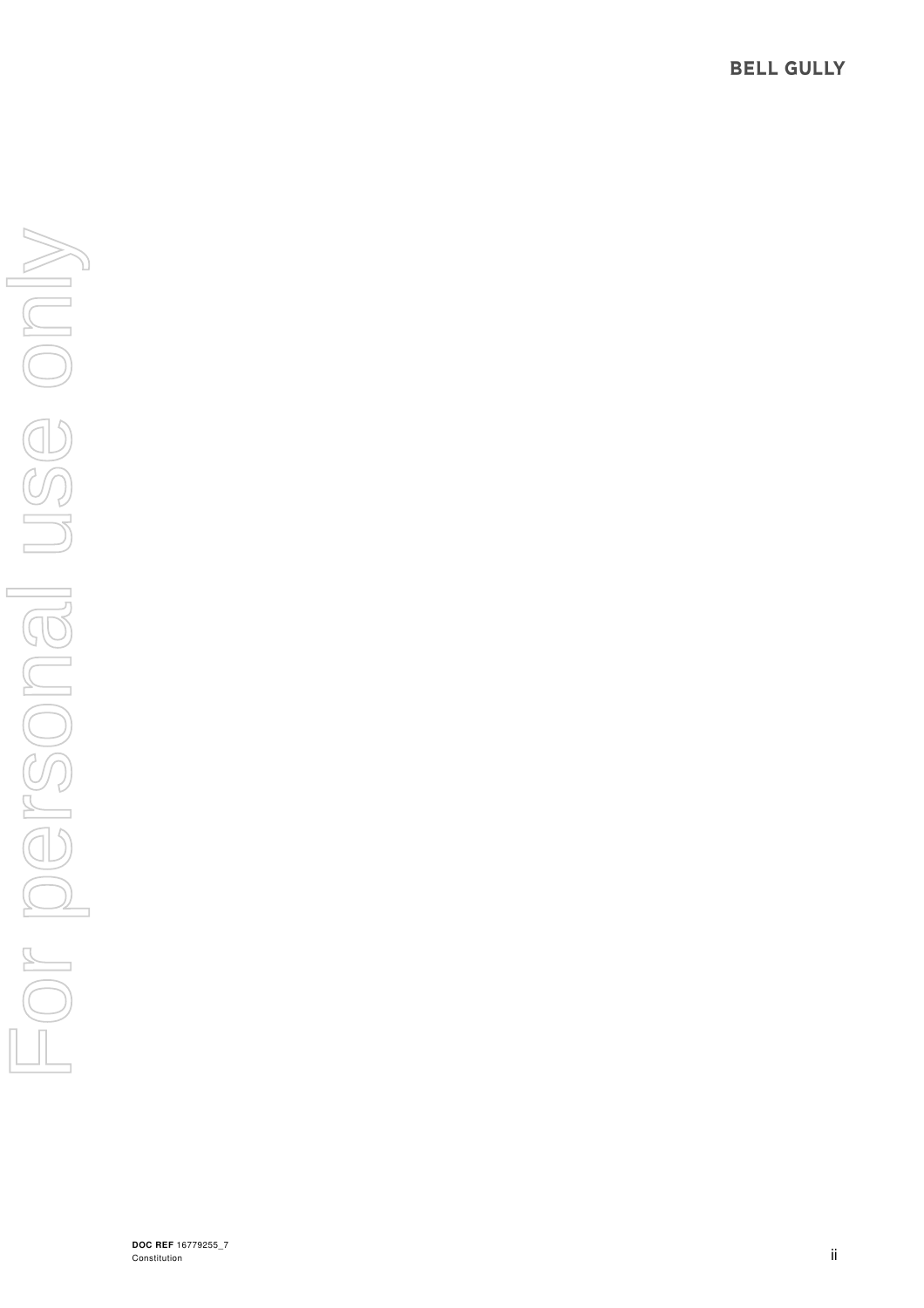# **Constitution of Martin Aircraft Company Limited**

## 1. **Interpretation**

## 1.1 **Definitions**

In this Constitution, unless the context otherwise requires:

**Act** means the Companies Act 1993;

**ASX** means ASX Limited ACN 008 624 691 or the Australian Securities Exchange operated by it (as the context requires);

**ASX Listing Rules** means the listing rules of ASX and any other rules of ASX which are applicable while the Company is admitted to the official list of ASX, each as amended or replaced from time to time, except to the extent of any express written waiver by ASX;

**ASX Settlement** means ASX Settlement Pty Limited ACN 008 504 532;

**ASX Settlement Operating Rules** means the ASX Settlement Operating Rules of ASX Settlement;

**Board** means Directors who number not less than the required quorum acting together as the board of directors of the Company;

**Class** means a class of Securities having identical rights, privileges, limitations and conditions and includes or excludes Securities which ASX in its discretion deems to be of or not of that Class;

**Company** means Martin Aircraft Company Limited;

**Constitution** means this constitution, as altered from time to time:

**Director** means a person appointed as a director of the Company;

**Equity Security** means an "equity security", as defined in the ASX Listing Rules, which has been issued, or is to be issued, by the Company, as the case may require;

**Holding Lock** has the meaning in section 2 of the ASX Settlement Operating Rules;

**Official List** means the official list of entities that ASX has admitted and not removed;

**Ordinary Resolution** means a resolution passed by a simple majority of the votes of shareholders of the Company entitled to vote and voting on the resolution;

**Personal Representative** means:

- (a) in relation to a deceased individual shareholder, the executor, administrator or trustee of the estate of that shareholder;
- (b) in relation to a bankrupt individual shareholder, the assignee in bankruptcy of that shareholder; and
- (c) in relation to any other individual shareholder, a person appointed or deemed to have been appointed to administer property under the Protection of Personal and Property Rights Act 1988, a manager appointed or deemed to have been appointed thereunder,

**DOC REF** 16779255\_7 **Constitution** 1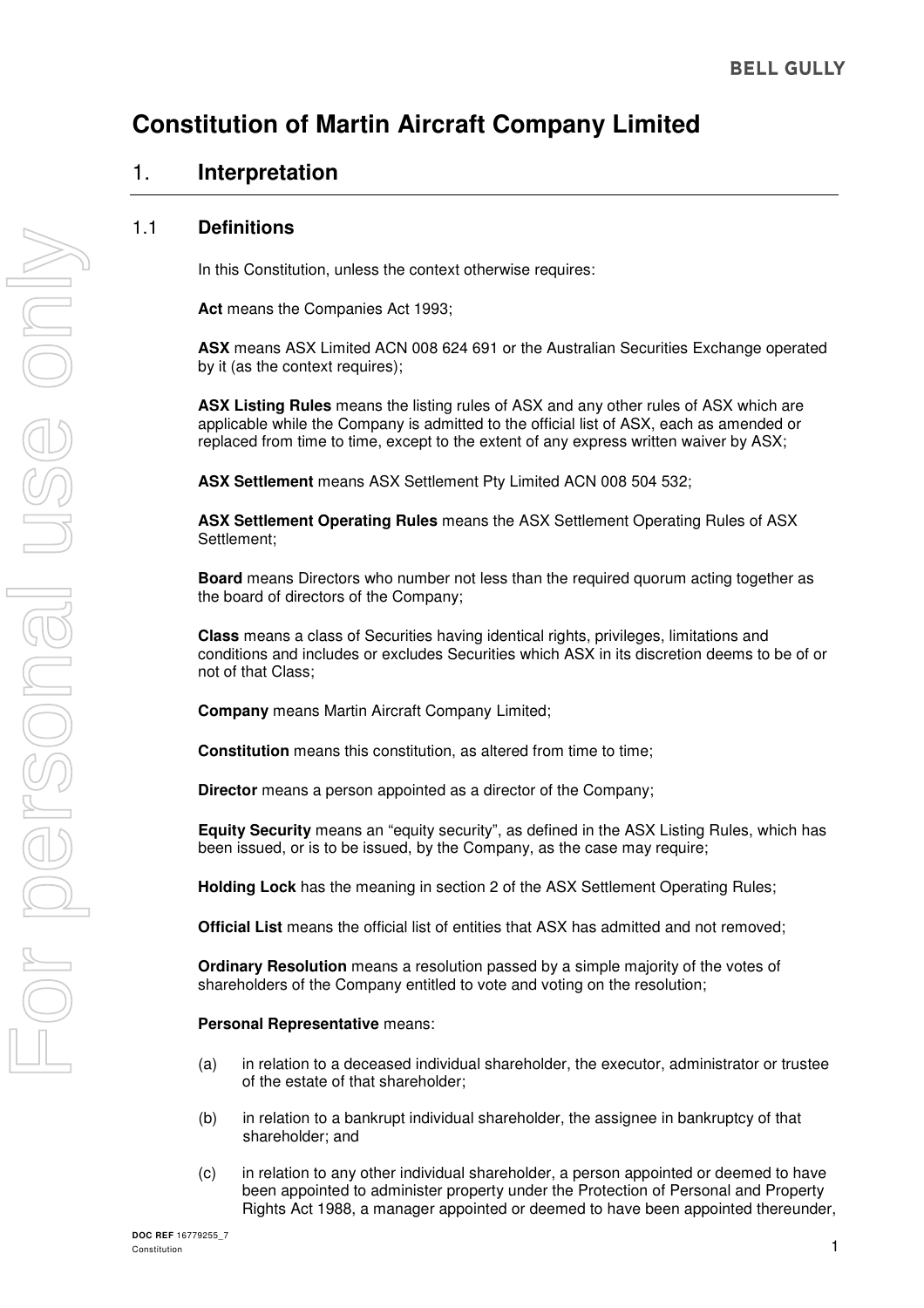and a donee of an enduring power of attorney complying with that Act;

**Representative** means a person appointed as a proxy or representative under clause 16 or a Personal Representative;

**Restricted Securities** has the meaning given to that term in the ASX Listing Rules;

**Restriction Agreement** means a restriction agreement in the form set out in the Listing Rules or otherwise approved by ASX;

**Security** has the meaning given in the Act and includes Equity Securities and renounceable and non-renounceable rights to subscribe for securities;]

**Special Resolution** means a resolution approved by a majority of 75% or more of the votes of those shareholders entitled to vote and voting on the resolution; and

#### **Subsidiary** means:

- (a) a subsidiary within the meaning of section 5 of the Act (read together with sections 6 to 8 of the Act); and
- (b) an entity treated as a subsidiary within the meaning of any financial reporting standard approved in terms of section 27(3) of the Financial Reporting Act 1993.

#### 1.2 **Construction**

In this Constitution, unless the context otherwise requires:

- (a) the headings appear as a matter of convenience and shall not affect the construction of this Constitution;
- (b) in the absence of an express indication to the contrary, references to clauses or paragraphs are to clauses and paragraphs of this Constitution;
- (c) a reference to any statute, statutory regulations or other statutory instrument includes the statute, statutory regulations or instrument as from time to time amended or reenacted or substituted;
- (d) a reference to an ASX Listing Rule includes that ASX Listing Rule as from time to time amended or substituted;
- (e) the singular includes the plural and vice versa and one gender includes the other genders;
- (f) the words "written" and "writing" include facsimile communications and any other means of communication resulting in permanent visible reproduction;
- (g) the word "person" includes any association of persons whether corporate or unincorporate, and any state or government or department or agency thereof, whether or not having separate legal personality;
- (h) references to the Company's previous constitution include that constitution as amended from time to time; and
- (i) words or expressions defined in the Act or the ASX Listing Rules have the same meaning in this Constitution except as otherwise expressly provided in this Constitution.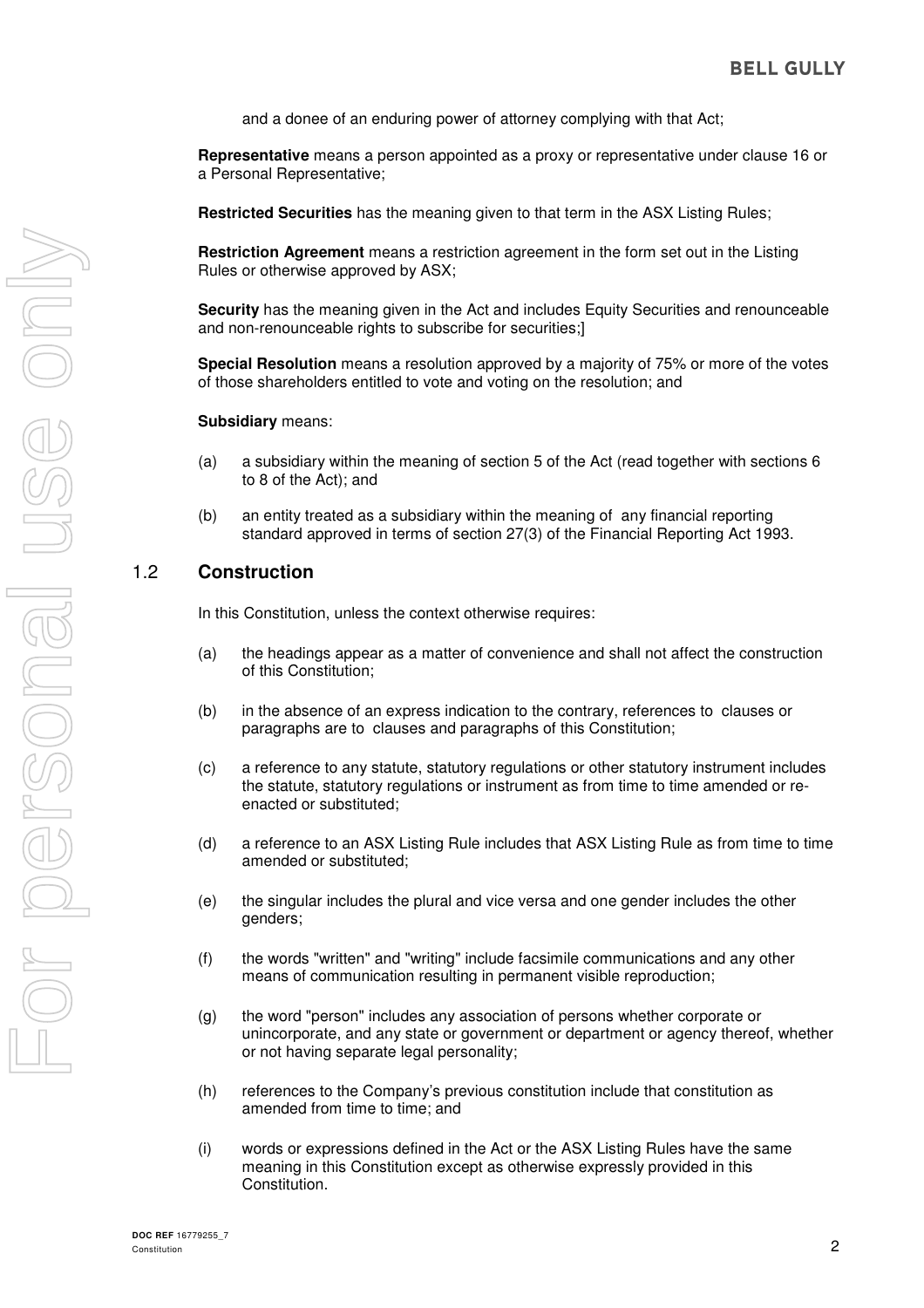## 1.3 **Powers of shareholders**

Unless otherwise specified in the Act or this Constitution any power reserved to shareholders may be exercised and any approval of shareholders may be given by Ordinary Resolution.

## 2. **The Companies Act and ASX Listing Rules**

#### 2.1 **Companies Act**

The Company, the Board, each Director and each shareholder of the Company have the rights, powers, duties and obligations set out in the Act except to the extent that, as permitted by the Act, they are negated or modified by this Constitution.

## 2.2 **Incorporation of ASX Listing Rules while listed on ASX**

If the Company is admitted to the Official List of ASX, the following clauses apply:

- (a) notwithstanding anything contained in this Constitution, if the ASX Listing Rules prohibit an act being done, the act shall not be done;
- (b) nothing contained in this Constitution prevents an act being done that the ASX Listing Rules require to be done;
- (c) if the ASX Listing Rules require an act to be done or not to be done, authority is given for that act to be done or not to be done (as the case may be);
- (d) if the ASX Listing Rules require this Constitution to contain a provision and it does not contain such a provision, this Constitution is deemed to contain that provision;
- (e) if the ASX Listing Rules require this Constitution not to contain a provision and it contains such a provision, this Constitution is deemed not to contain that provision; and
- (f) if any provision of this Constitution is or becomes inconsistent with the ASX Listing Rules, this Constitution is deemed not to contain that provision to the extent of the inconsistency.

## 3. **Rights attaching to shares**

## 3.1 **Ordinary shares**

Each ordinary share in the Company at the date of adoption of this Constitution confers on the holder the following rights (in addition to the rights set out elsewhere in this Constitution):

- (a) subject to the rights of holders of any shares or other Equity Securities which confer special rights as to dividends, the right to an equal share in dividends authorised by the Board; and
- (b) subject to the rights of holders of any shares or other Equity Securities which confer special rights as to surplus assets, the right to an equal share in the distribution of surplus assets of the Company.

#### 3.2 **New shares**

Subject to clause 4, further shares in the Company (including different Classes of shares)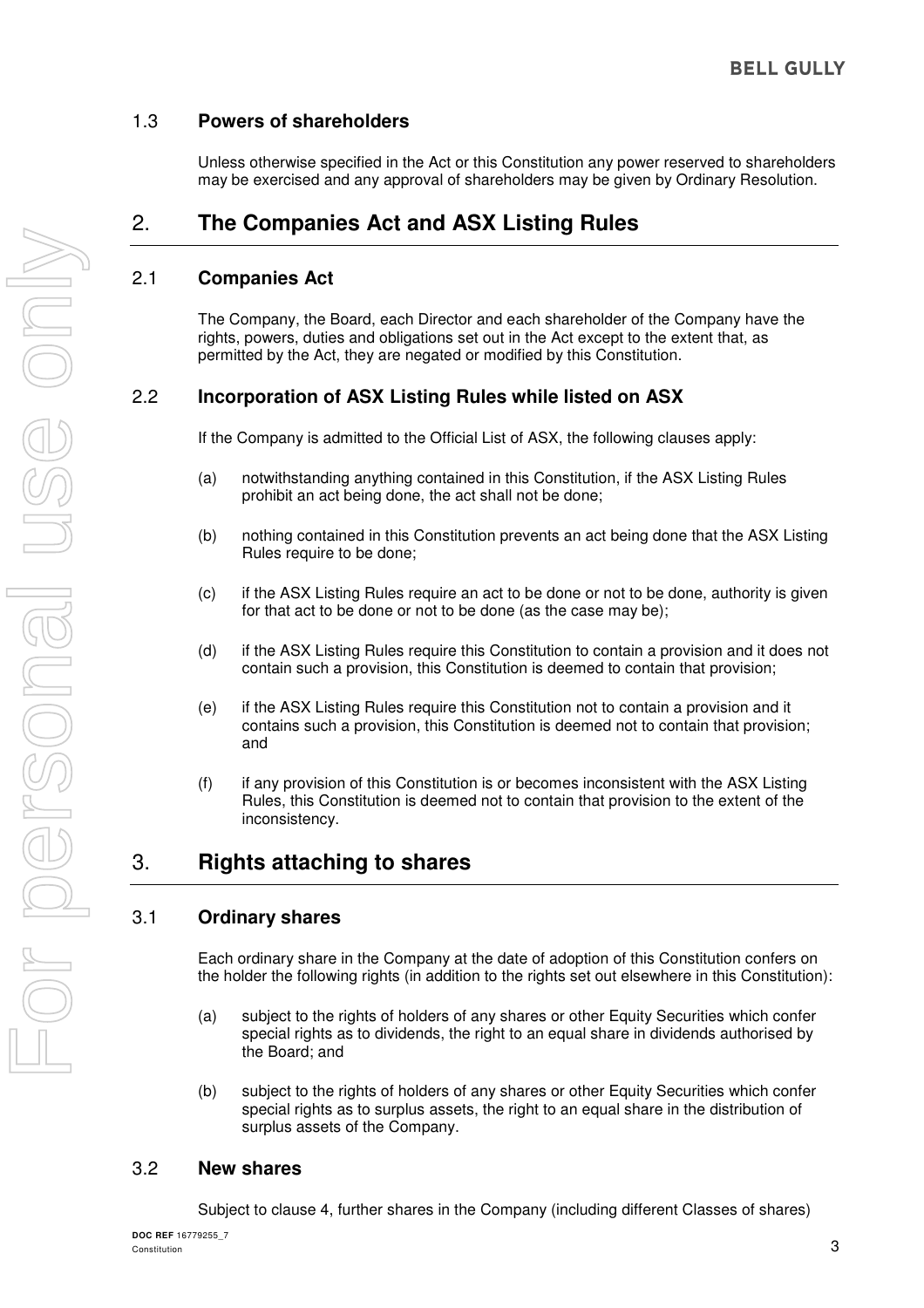may be issued which have any one or more of the following features:

- (a) rank equally with, or in priority to, existing shares in the Company;
- (b) have deferred, preferred or other special rights or restrictions, whether as to voting rights or distributions or otherwise:
- (c) confer preferential rights to distributions of capital or income;
- (d) confer special, limited or conditional voting rights;
- (e) do not confer voting rights;
- (f) are redeemable in accordance with section 68 of the Act; or
- (g) are convertible.

#### 3.3 **Alteration of rights**

The issue by the Company of any further shares or Equity Securities which rank equally with, or in priority to, any existing shares or Equity Securities, whether as to voting rights or distributions, shall:

- (a) be permitted (subject to clause 4); and
- (b) not be deemed to be an action affecting the rights attached to those existing shares or other Equity Securities.

## 4. **Issue of new Equity Securities**

#### 4.1 **Issue of new Equity Securities**

The Board may issue shares or other Equity Securities to any person and in any number it thinks fit, provided that while the Company is admitted to the Official List the issue is made in compliance with the ASX Listing Rules. The provisions of sections 45(1) and 45(2) of the Act shall not apply to any issue or proposed issue of shares by the Company.

#### 4.2 **Consolidation and subdivision of Equity Securities**

Subject to any applicable provisions of this Constitution, the Board may:

- (a) consolidate and divide the Equity Securities or Equity Securities of any Class in proportion to those Equity Securities or the Equity Securities in that Class; or
- (b) subdivide the Equity Securities or Equity Securities of any Class in proportion to those Equity Securities or the Equity Securities in that Class.

#### 4.3 **Bonus issues**

Subject to any applicable provisions of this Constitution, the Board may resolve to apply any amount which is available for distribution to shareholders either:

(a) in paying up in full shares or other Securities of the Company to be issued credited as fully paid to: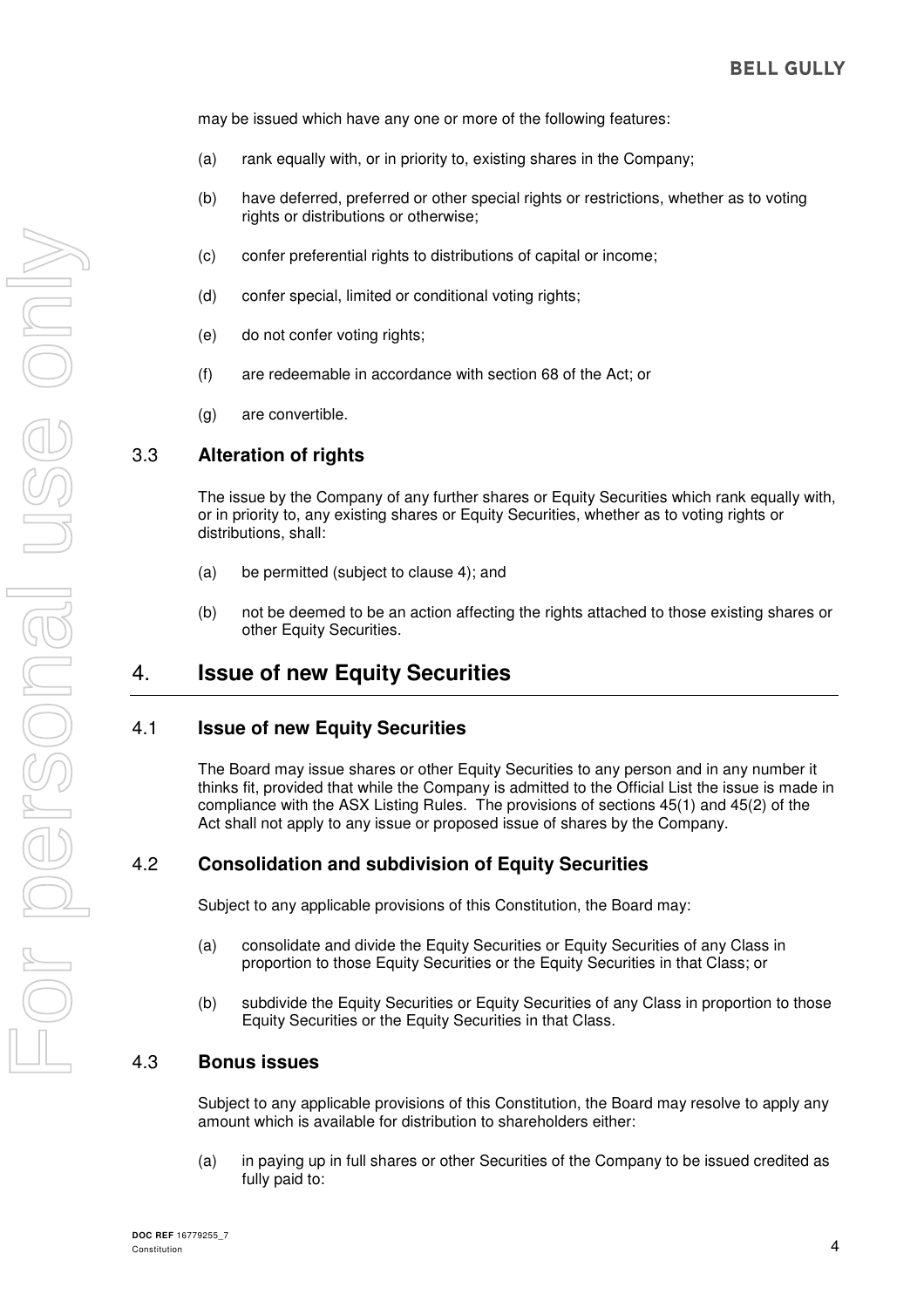- (i) the shareholders who would be entitled to that amount if it were distributed by way of dividend, and in the same proportions; and
- (ii) if applicable, the holders of any other Securities of the Company who are entitled by the terms of issue of those Securities to participate in bonus issues by the Company, whether at the time the bonus issue is made to the shareholders, or at some time later, in accordance with their respective entitlements; or
- (b) in paying up any amount which is unpaid on any shares held by the shareholders referred to in clause 4.3(a)(i),

or partly in one way and partly in the other.

## 5. **Buybacks and redemptions of Equity Securities and financial assistance**

#### 5.1 **Powers**

The Company may:

- (a) purchase or otherwise acquire shares issued by it from one or more shareholders;
- (b) purchase or otherwise acquire other Equity Securities from one or more holders;
- (c) hold any shares or other Equity Securities so purchased or acquired; and
- (d) redeem any redeemable shares or other Equity Securities held by one or more holders,

in accordance with the provisions, and subject to the restrictions, of the Act, this Constitution and the ASX Listing Rules.

## 5.2 **Financial assistance**

The Company shall not give financial assistance for the purpose of, or in connection with, the acquisition of any shares or other Equity Securities issued, or to be issued, by the Company unless the giving of that assistance is in accordance with the provisions of the Act.

## 6. **Calls on shares**

#### 6.1 **Board's power**

The Board may, by notice in writing to a shareholder or shareholders, make calls in respect of all moneys unpaid on shares and which are not, by the terms applicable to the shares, payable at fixed times. The Board may revoke or postpone a call before payment is received.

## 6.2 **Liability to pay**

Each relevant shareholder shall be liable (jointly and severally in the case of joint shareholders) to pay, in accordance with the relevant notice, every call and shall remain liable to do so notwithstanding the subsequent transfer of the relevant shares.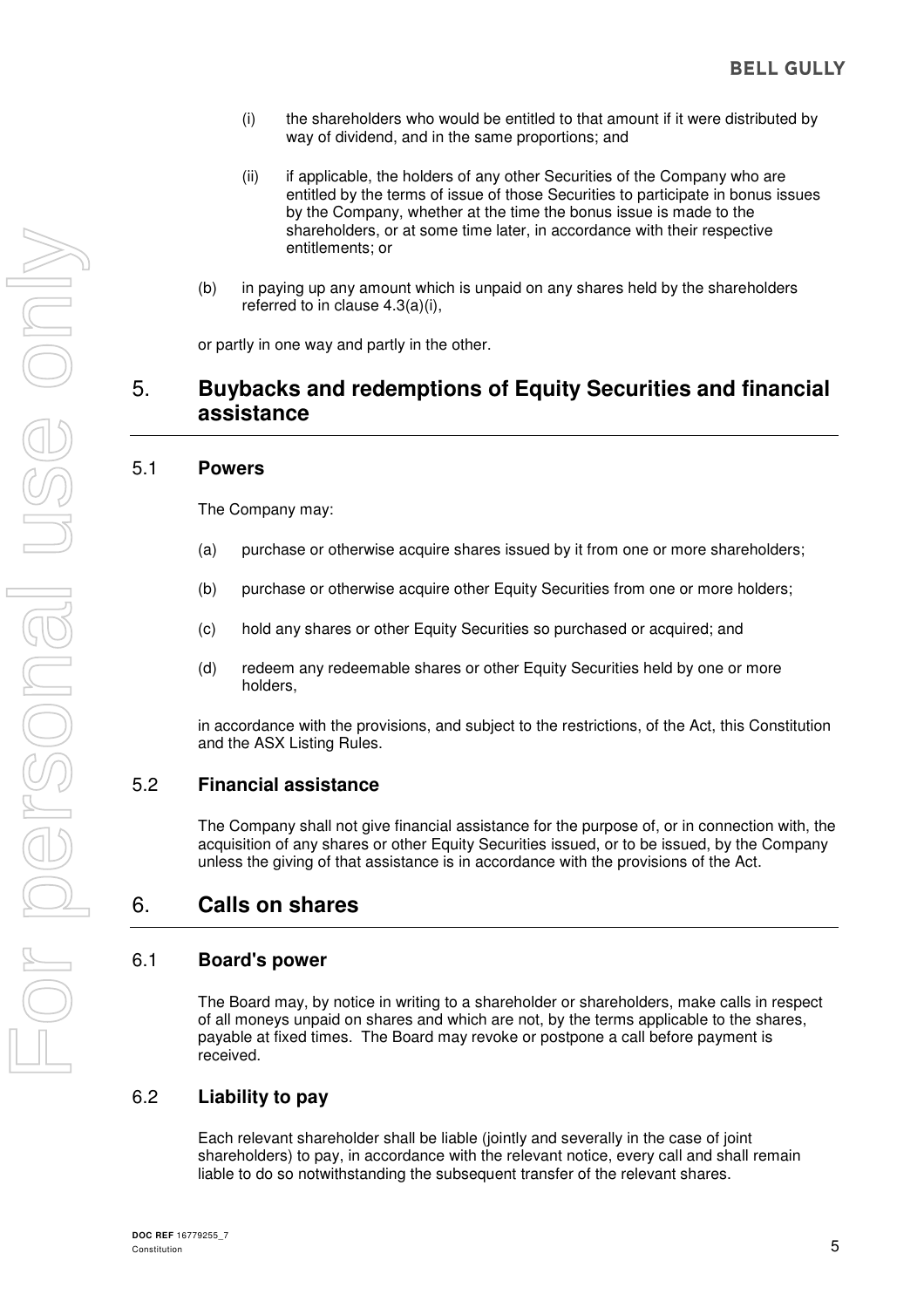## 6.3 **Differential calls**

Calls may be made in respect of certain shares and not others and for different amounts in respect of certain shares from others. The Board may, at the time of issue of any shares, differentiate between the holders as to the amount of calls to be paid and the time of payment.

## 6.4 **Instalments**

The Board may determine that a call is payable by instalments.

## 6.5 **Time call is made**

A call shall be deemed to have been made at the time the resolution of the Board authorising the call was passed.

#### 6.6 **Interest on overdue amounts**

A call not paid when due shall bear interest from the due date to the date of actual receipt by the Company at the rate fixed in the notice of call or the terms applicable to the relevant shares or, if there is no such rate, as the Board determines. The Board may waive payment of interest wholly or in part.

## 6.7 **Unpaid instalments**

Any amount payable on issue of a share or on any fixed date or as an instalment of a call shall be deemed to be a call and if not paid, the provisions of this clause 6 and clauses 7 and 8 shall apply as if that sum had become payable by the making of a call.

## 6.8 **Calls in advance**

The Board may, in its discretion, receive any moneys uncalled and unpaid upon any shares in advance of its due date and, may pay interest on the amount received at such rate (if any) and on such terms as the Board determines.

## 6.9 **Evidence**

In any proceedings for the recovery of moneys due in respect of any call a statutory declaration by a Director or any other person authorised by the Board that:

- (a) the name of the shareholder is entered in the share register as the holder (or one of the holders) of the relevant shares;
- (b) the resolution making the call is recorded in the records of the Company; and
- (c) notice of the call was sent to the shareholder,

shall be conclusive evidence of the indebtedness of the shareholder to the Company in respect of the call.

## 7. **Lien on shares**

## 7.1 **Lien on unpaid and partly paid shares**

The Company shall have a first and paramount lien on every share which is not a fully paid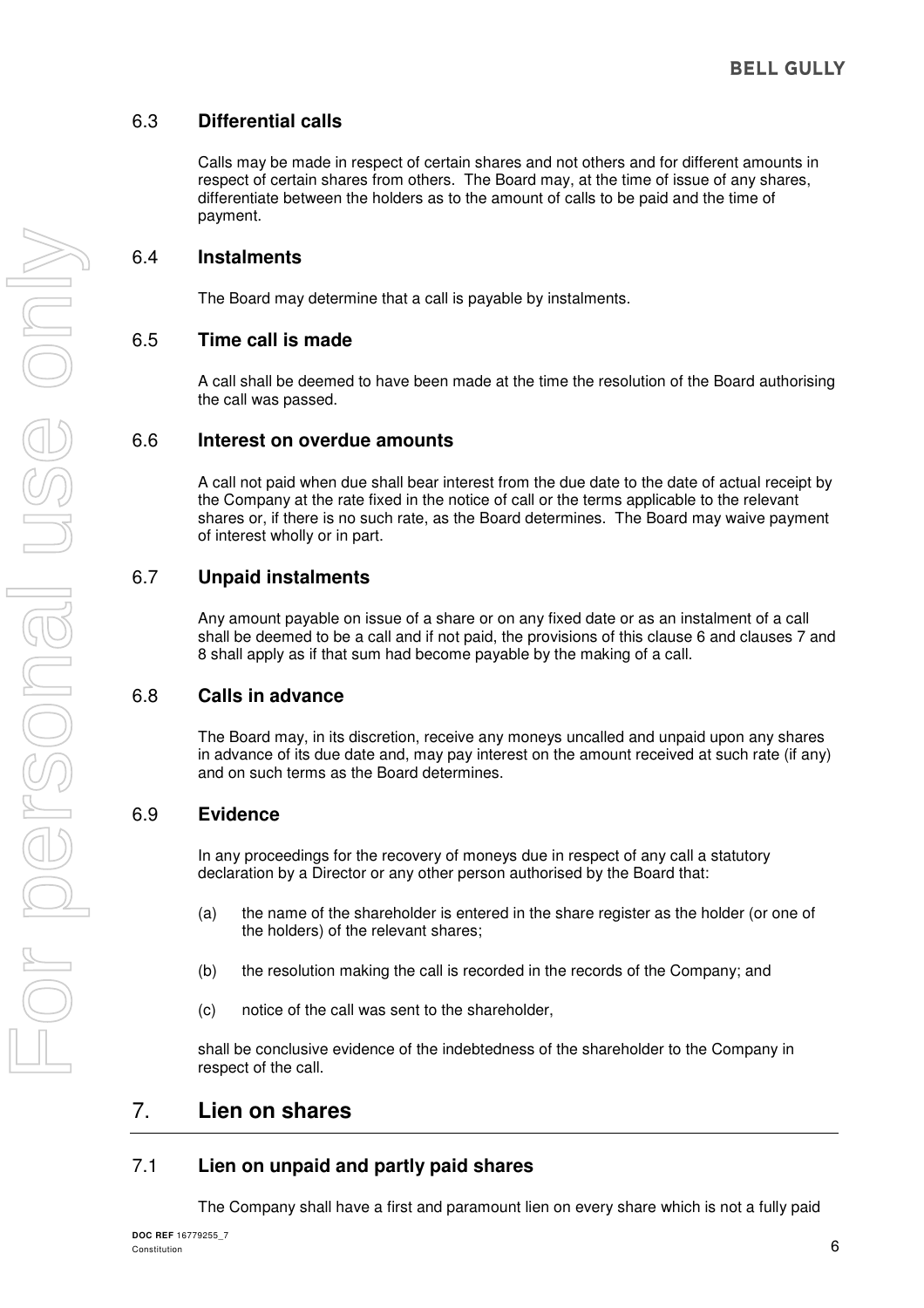share (and any dividends or other distributions in respect of that share) for:

- (a) all unpaid calls, instalments, or other amounts, and any interest payable on those amounts, relating to that share;
- (b) any amounts the Company may be called upon to pay under any legislation in respect of that share; and
- (c) sales expenses owing to the Company in respect of any such shares.

#### 7.2 **Power of sale**

If any amount due in respect of a share on which the Company has a lien is unpaid for more than 10 working days after notice in writing demanding payment has been given to the shareholder or the person entitled to receive notices in respect of that share:

- (a) the Company may sell the share on such terms as the Board determines; and
- (b) to give effect to any such sale, the Board may authorise any person to execute a transfer of the share to, or at the direction of, the purchaser.

#### 7.3 **Absolute title of purchaser**

The title of a purchaser of any shares sold pursuant to clause 7.2 shall not be affected by any irregularity or invalidity in any sale.

#### 7.4 **Application of sale proceeds**

The net proceeds of sale of any share sold pursuant to clause 7.2, after deducting expenses of sale, shall be applied in and towards satisfaction of any unpaid calls, instalments or other amounts and any interest on those amounts and the balance (if any) shall be paid to the person entitled to the share at the date of sale. The remedy of any person aggrieved by such sale shall be in damages only and against the Company exclusively.

## 8. **Forfeiture of shares**

#### 8.1 **Notice**

If a call on a share is not paid when due, the Board may give 10 working days notice to the shareholder requiring payment of the call, together with interest on the amount of the call and any accrued expenses incurred by the Company by reason of non-payment. The notice shall specify the place of payment and state that if the notice is not complied with the relevant share will be liable to be forfeited.

## 8.2 **Forfeiture**

If the notice is not complied with the share may, before payment of the overdue amount has been made, be forfeited by resolution of the Board. Such forfeiture will include all dividends and any other distributions declared in respect of the forfeited shares and not paid or satisfied before forfeiture.

#### 8.3 **Sale of forfeited shares**

A forfeited share may be sold or otherwise disposed of on such terms and in such manner as the Board determines. To give effect to any sale or disposal the Board may authorise any person to execute any relevant documentation. The Board may, at any time before the sale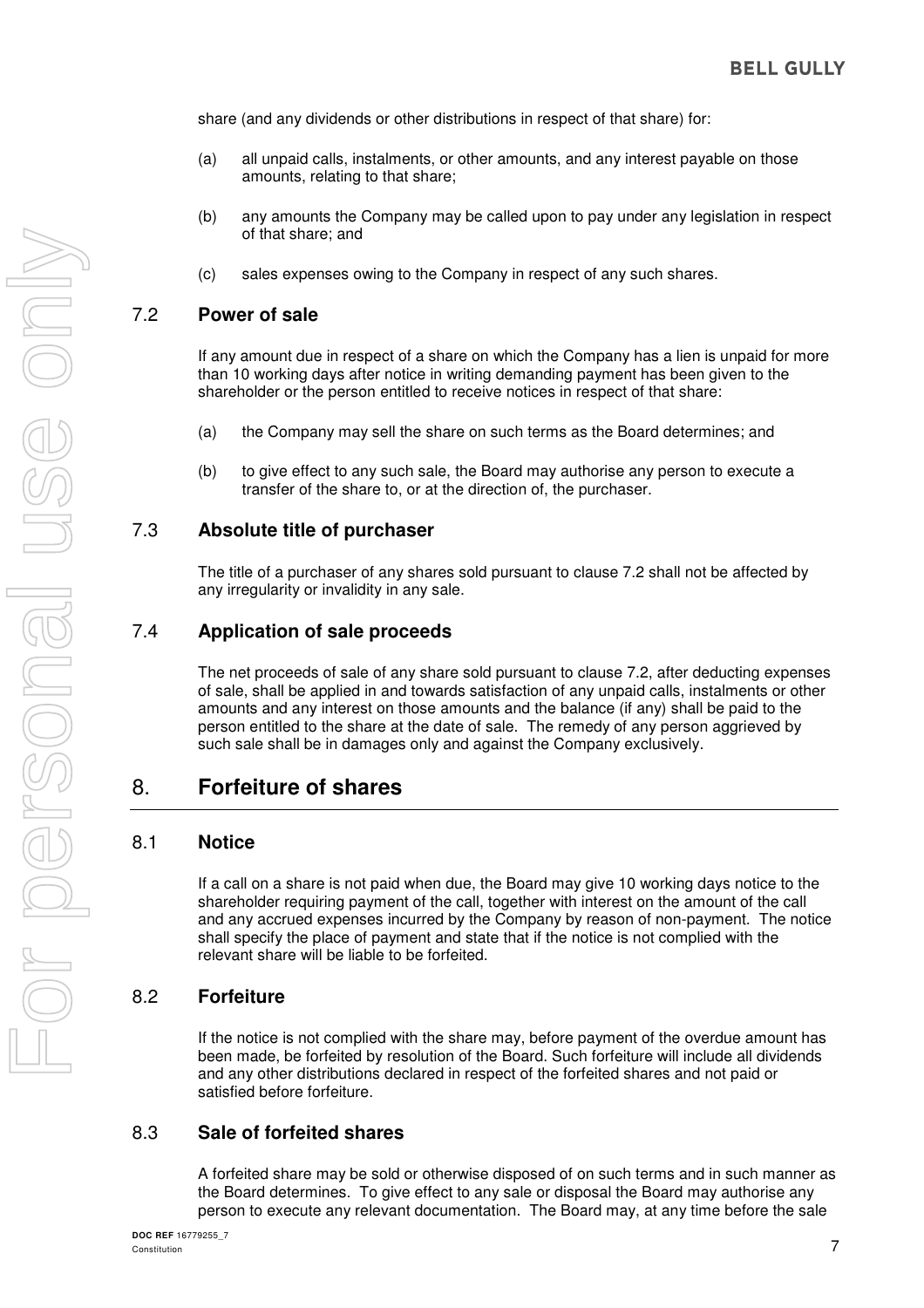or disposal, cancel the forfeiture.

### 8.4 **Application of sale proceeds**

The net proceeds of sale of any forfeited share shall be applied in the same manner as set out in clause 7.4.

#### 8.5 **Absolute title of purchaser**

The title of a purchaser of a forfeited share shall not be affected by any irregularity or invalidity in the forfeiture, sale or other disposal of the share.

#### 8.6 **Consequences of forfeiture**

A person whose shares have been forfeited shall cease to be a shareholder in respect of those shares and shall surrender the share certificate (if any) for cancellation but shall remain liable to the Company for all moneys due to the Company at the date of forfeiture in respect of the shares together with interest thereon until the Company receives payment in full of all money owing for those shares.

#### 8.7 **Evidence of forfeiture**

A statutory declaration by a Director or any other person authorised by the Board that a share has been forfeited on a specified date shall be conclusive evidence of that forfeiture.

#### 8.8 **Right of set off**

The Board may deduct from the dividends payable to any shareholder, all sums of money as may be due from that holder to the Company on account of calls, instalments upon the specific shares in respect of which the dividend is declared, and on account of amounts that the Company may be called upon to pay under any statute or legislative enactment in respect of the shares of a deceased or other holder.

## 9. **Transfer of shares**

#### 9.1 **Transferor to remain holder until registration**

The transferor of a share shall remain the holder of the share until the name of the transferee is entered in the share register.

#### 9.2 **Right to transfer**

Subject to any restrictions under law, contained in this Constitution, the ASX Listing Rules or the ASX Settlement Operating Rules, shares may be transferred:

- (a) under a system of transfer approved under section 7 of the Securities Transfer Act 1991 which is applicable to the Company;
- (b) under any other share transfer system which operates in relation to the trading of securities on any stock exchange outside New Zealand on which shares are listed and which is applicable to the Company; or
- (c) by an instrument of transfer which complies with this Constitution.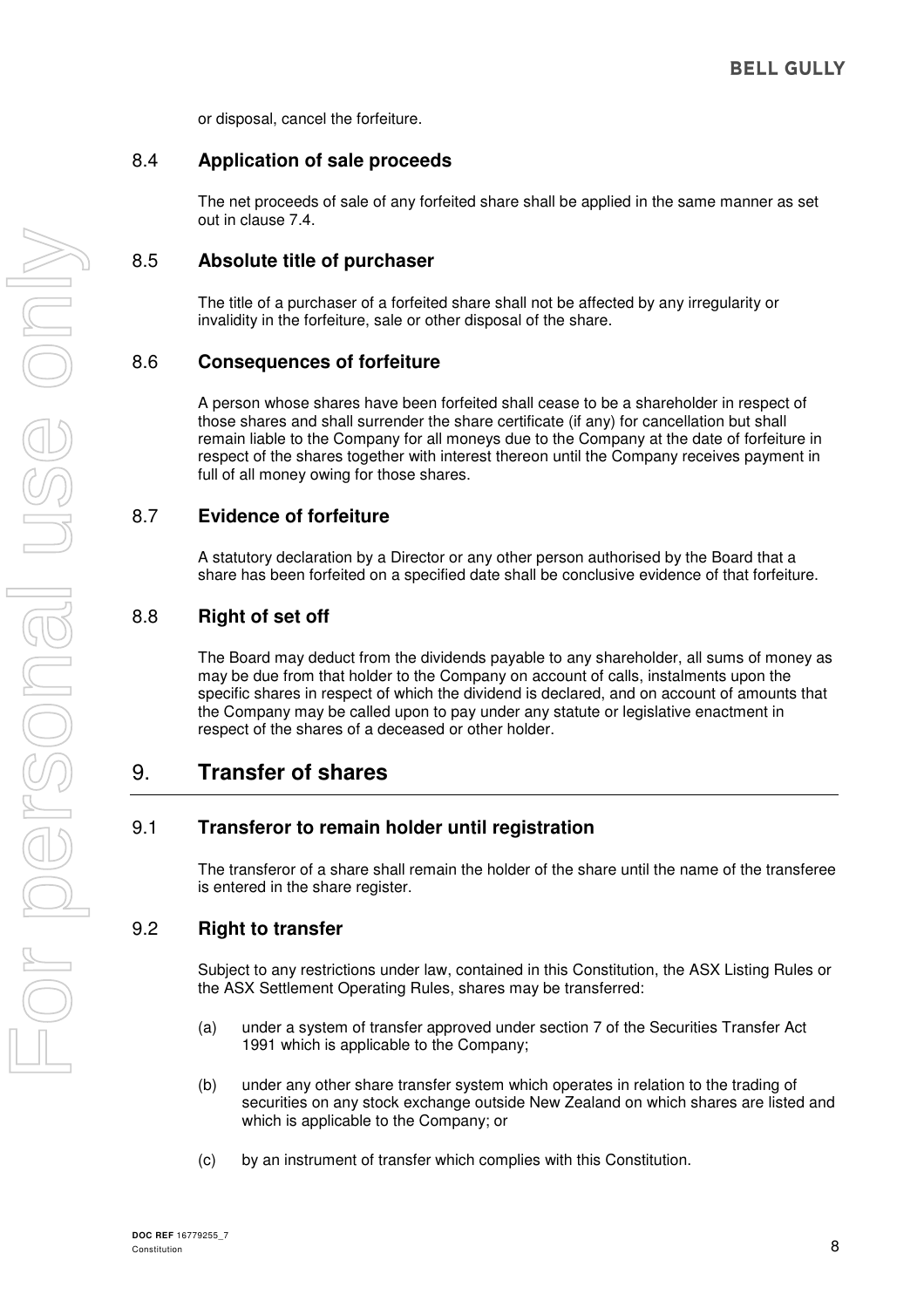Subject to clauses 9.5 and 9.6, the Company and the directors must not in any way prevent, delay or interfere with the generation of a proper ASX Settlement transfer or the registration of a paper-based transfer in registrable form of any Securities.

## 9.3 **Method of transfer**

A share which is disposed of in a transaction which complies with the requirements of a system of transfer referred to in clause 9.2(a) or 9.2(b) may be transferred in accordance with the requirements of that system. Where an instrument of transfer would have complied with the provisions of the Securities Transfer Act 1991 if it had been executed by the transferor in New Zealand, it may nevertheless be registered by the Company if it is executed in a manner acceptable to the Company or the Company's share registrar.

#### 9.4 **Forms of transfers**

An instrument of transfer to which the provisions of clause 9.3 are not applicable shall comply with the following provisions:

- (a) the form of the instrument of transfer shall be any usual or common form or any other form which the Board or the Company's share registrar may approve;
- (b) the instrument of transfer must be signed or executed by or on behalf of the transferor; and
- (c) where the shares being transferred are not fully paid up, the instrument of transfer must also be signed or executed by or on behalf of the transferee.

#### 9.5 **Power to refuse to register and Holding Locks**

The Board may decline to register any paper-based transfer of shares or may ask ASX Settlement to apply a Holding Lock to prevent a proper ASX Settlement transfer, where:

- (a) the Company has a lien on any of the shares;
- (b) the transfer is not accompanied by the certificate (if any) for the shares to which it relates or other evidence as the Board or the Company's share registrar may reasonably require to show the right of the transferor to make the transfer; or
- (c) the Company is served with a court order that restricts the holder's capacity to transfer the shares;
- (d) registration of the transfer may break an Australian law;
- (e) during the escrow period of Restricted Securities;
- (f) if the transfer is paper-based, a law relating to stamp duty prohibits the Company from registering it;
- (g) the transfer does not comply with the terms of an employee incentive scheme or plan of the Company;
- (h) the holder has agreed in writing to the application of a Holding Lock (the application of the Holding Lock must not breach an ASX Settlement Operating Rule);
- (i) the Company is otherwise permitted to do so by the ASX Listing Rules; or
- (j) the transfer is in breach of the ASX Listing Rules or a Restriction Agreement,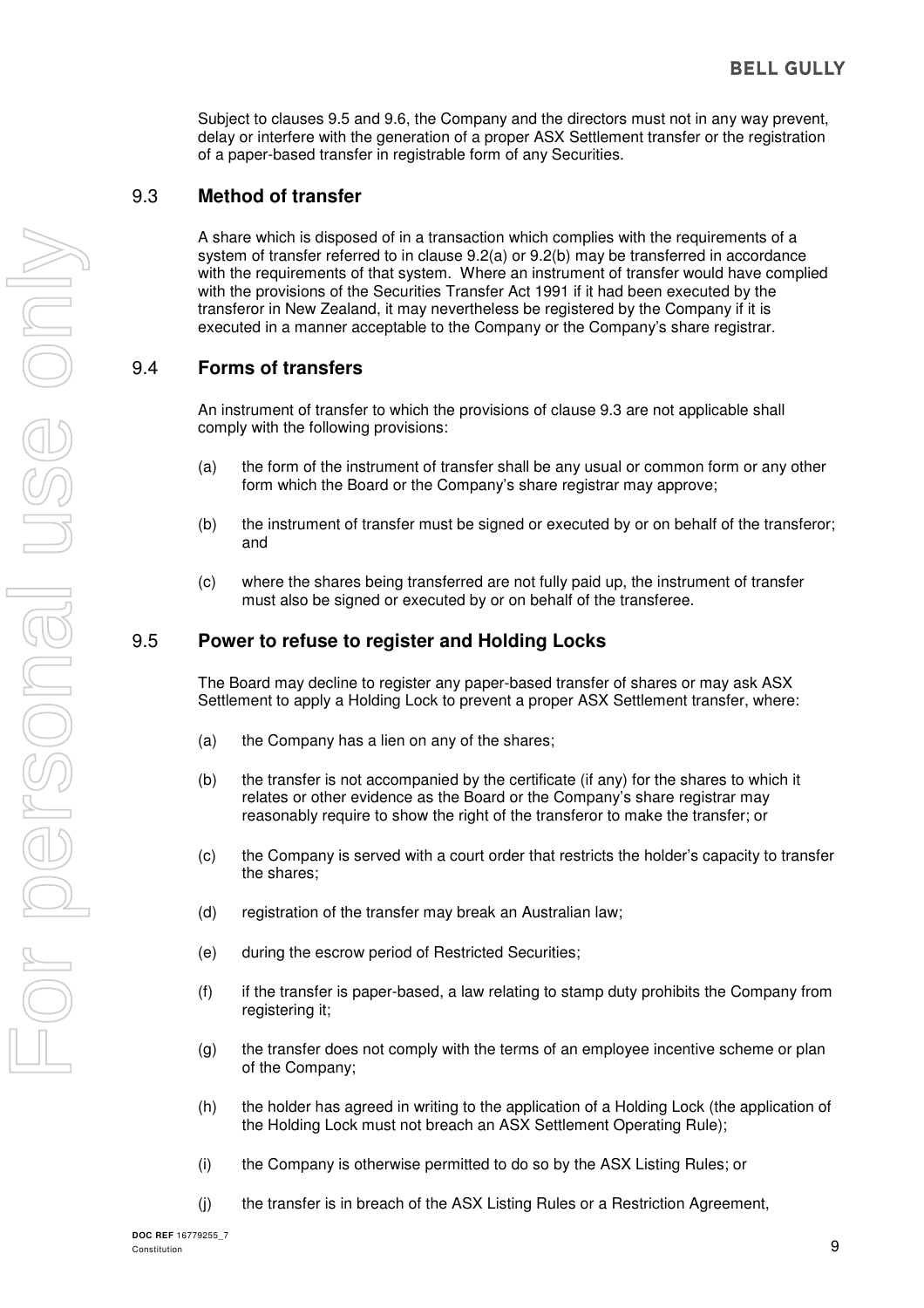provided that the Board resolves to exercise its powers under this clause 9.5 (including resolving to ask ASX Settlement to apply a Holding Lock on shares) within 30 working days after receipt of the relevant transfer and notice of the resolution is sent to the transferor and to the transferee within five working days of the resolution being passed by the Board, together with reasons for the refusal to register the transfer.

### 9.6 **Restricted Securities**

Despite any other provision in this Constitution:

- (a) the Company must comply with and enforce a Restriction Agreement and enforce this Constitution to ensure compliance with the requirements of the ASX Listing Rules or ASX for Restricted Securities;
- (b) Restricted Securities cannot be disposed of during the escrow period except as permitted by the ASX Listing Rules or ASX;
- (c) the Company must refuse to acknowledge a disposal (including registering a transfer) of Restricted Securities during the escrow period except as permitted by the Listing Rules or ASX; and
- (d) during a breach of the ASX Listing Rules relating to Restricted Securities, or a breach of a Restriction Agreement, the holder of the Restricted Securities is not entitled to any dividend or distribution, or voting rights, in respect of the Restricted Securities.

#### 9.7 **Trusts not to be entered on registers**

The Company must not enter any notice of a trust on the share register, or any other register of equity securities, whether that trust is express, implied or constructive.

#### 9.8 **Unmarketable parcels**

- (a) In this clause 9.8:
	- (i) **Marketable Parcel** of the relevant Securities has the meaning given by the ASX Listing Rules;
	- (ii) **Minority Member** means the holder of less than a Marketable Parcel of the relevant Securities;
	- (iii) **Notice** means the written notice given to Minority Members in accordance with clause 9.8(b);
	- (iv) **Notice Date** means the date of the Notice sent by the Company to a Minority Member advising that the Company intends to sell that Minority Member's Securities on that member's behalf under clause 9.8(b);
	- (v) **Purchaser** means the person or persons (including a member or members) to whom the relevant Securities are disposed or sold in accordance with clause 9.8(b); and
	- (vi) **Sale Consideration** means the proceeds of any sale or other disposal of the relevant Securities of a Minority Member under this clause 9.8.
- (b) Subject to the ASX Listing Rules, the Company is entitled to sell Securities of a Minority Member on the following conditions: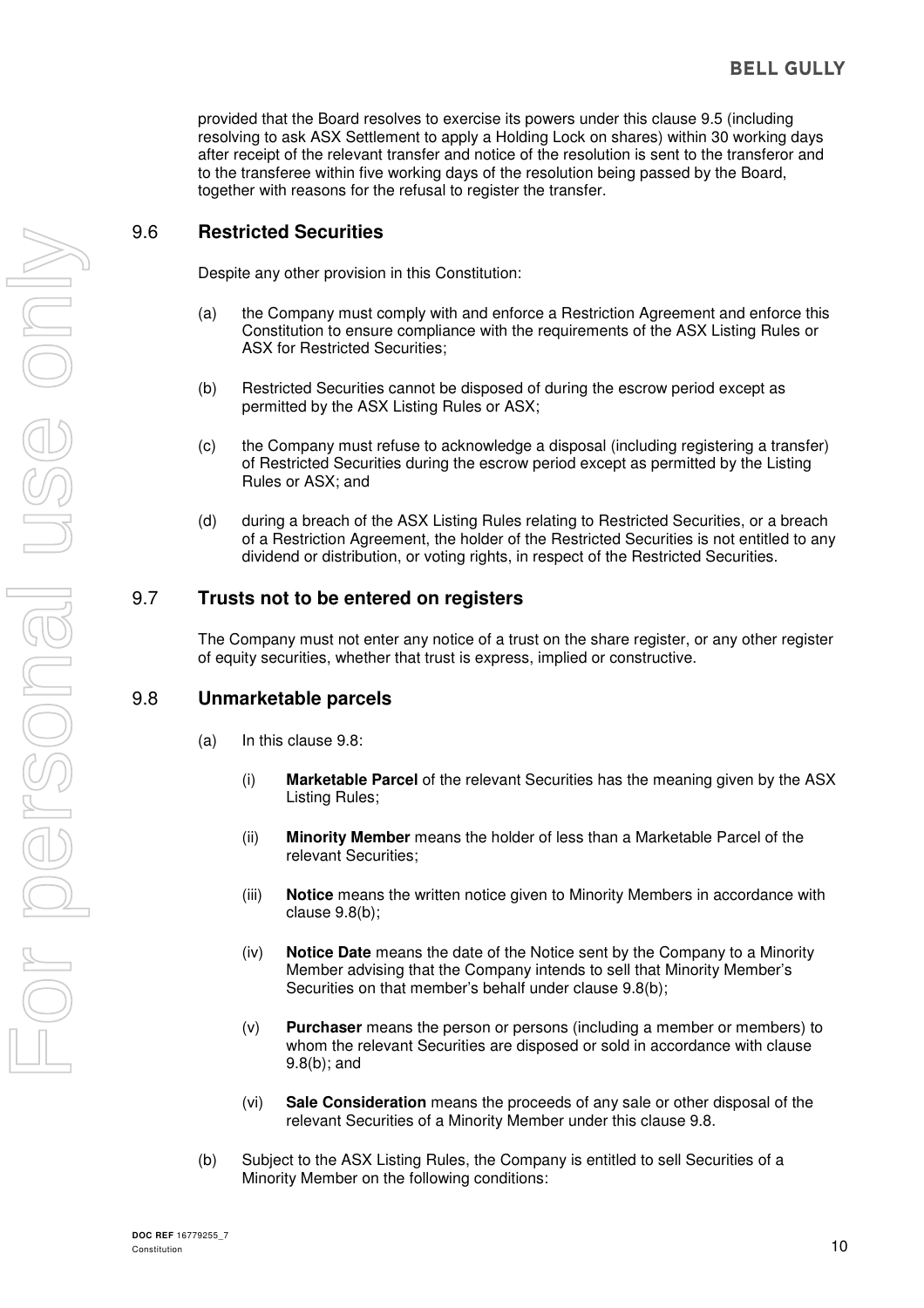- (i) the Company must give to the Minority Member a Notice that the Company intends to invoke the power of sale contained in this clause 9.8;
- (ii) the Minority Member must be given at least 6 weeks from the Notice Date in which to advise the Company that the member wishes to retain the member's Security holding;
- $(iii)$  if the Minority Member advises the Company under clause  $9.8(b)(ii)$  that the member wishes to retain the member's Security holding, the Company must not sell it; and
- (iv) subject to clause 9.8(b)(iii), at the expiry of the 6 week period, the Company is entitled to sell any Security holding of the Minority Member which is, at the date of sale, less than a Marketable Parcel.
- (c) For the purposes of the sale of Securities under this clause 9.8 each Minority Member:
	- (i) appoints the Company as the Minority Member's agent to sell all of the Minority Member's relevant Securities; and
	- (ii) appoints the Company and each of its directors jointly and severally as the Minority Member's attorneys in that member's name and on that member's behalf to effect all transfer documents, deeds or other documents or instruments necessary to transfer the relevant Securities from the Minority Member to the Purchaser.
- (d) The Company must bear all costs of and incidental to the sale of Securities under this clause 9.8.
- (e) Subject to this clause 9.8, with respect to the receipt and payment of the Sale Consideration:
	- (i) the Sale Consideration must be received by the Company and paid by the Company to the Minority Member or as that Minority Member may direct;
	- (ii) the Sale Consideration received by the Company must be paid into a bank account opened and maintained by the Company for that purpose only;
	- (iii) the Company must hold the Sale Consideration in trust for the Minority Members whose securities are sold under this clause 9.8 pending distribution of the Sale Consideration;
	- (iv) the Company must as soon as practicable after the sale of Securities of Minority Members, and to the extent that it may reasonably do so, distribute the Sale Consideration; and
	- (v) any Sale Consideration payable to a Minority Member under this rule which is unclaimed for 1 year after receipt by the Company may be invested or otherwise made use of by the directors for the benefit of the Company until claimed or otherwise disposed of according to law. No money payable under this rule by the Company to Minority Members bears interest against the Company.
- (f) The Sale Consideration must not be sent to a Minority Member until the Company receives any certificate relating to the Securities which have been sold (or is satisfied that the certificate has been lost or destroyed).
- (g) This clause 9.8 may be invoked only once in any 12 month period.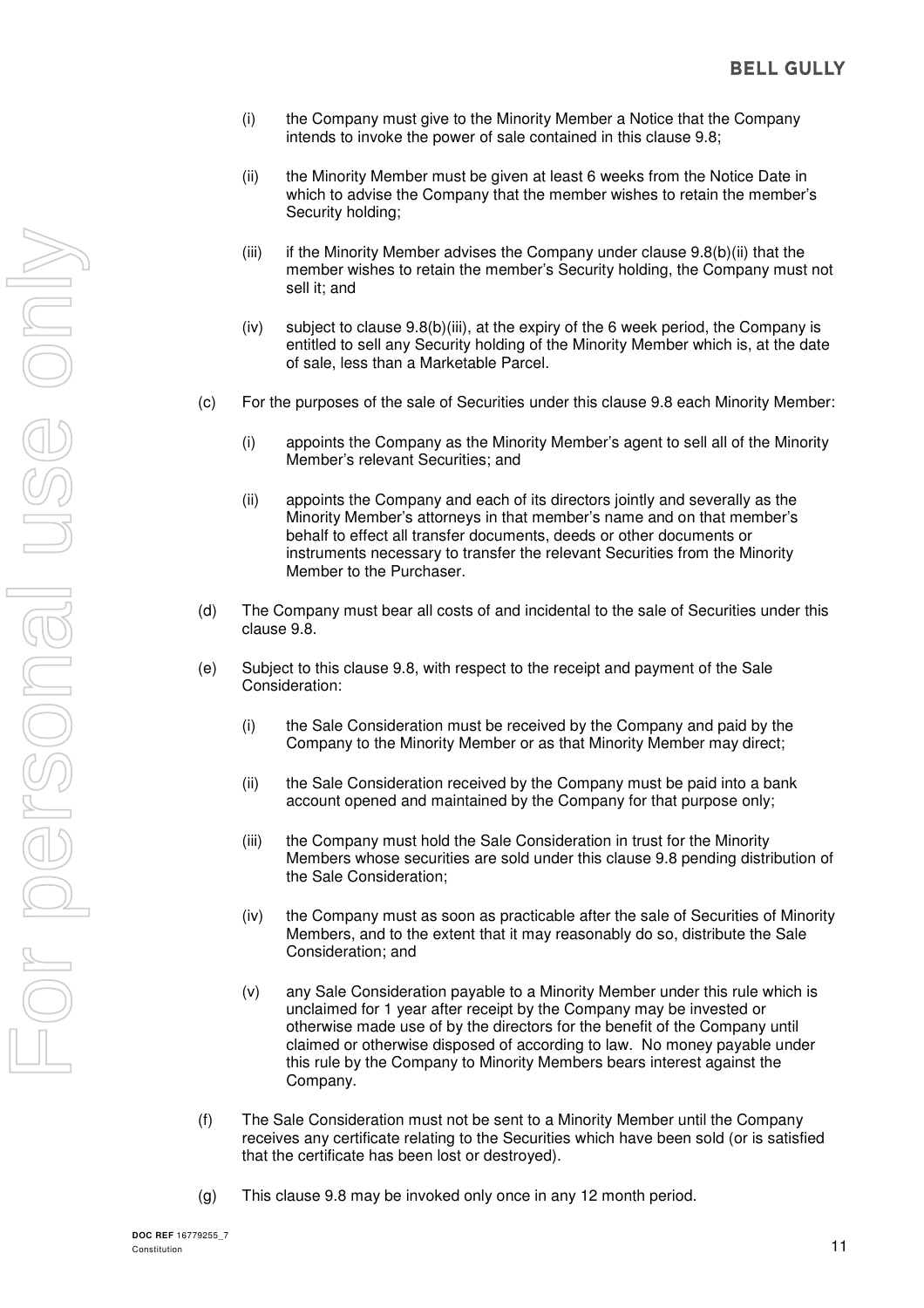(h) The power to sell in this clause 9.8 lapses following the announcement of a takeover offer or the making of a takeover announcement. However, despite clause 9.8(g), the procedure provided in this clause 9.8 may be started again after the close of the offers made under the takeover offer or takeover announcement.

## 9.9 **Registration of transfers**

Every instrument of transfer shall be delivered to the Company's share registrar, together with such evidence as the Board or the Company's share registrar may reasonably require to show the right of the transferor to make the transfer.

## 9.10 **Participation in share transfer systems**

The Company may participate in any share transfer system approved under the Securities Transfer Act 1991 and under any share transfer system which operates in relation to trading in securities on any stock exchange on which the Company's shares are traded and, in so participating, it shall comply with the requirements of the relevant share transfer system. The Board may register any transfer of Securities presented for registration in accordance with the requirements of any such system and will not be obliged to enquire as to the due execution of any transfer effected by reason of such system.

#### 9.11 **Power to divide share register**

The share register may be divided into two or more registers kept in different places.

## 9.12 **Transfer of Securities other than shares**

This clause 9 shall apply to transfers of Securities of the Company other than shares with any necessary modifications.

## 10. **Transmission of shares**

#### 10.1 **Transmission on death of shareholder**

If a shareholder dies the survivor, if the deceased was a joint shareholder, or the shareholder's Personal Representative, shall be the only persons recognised by the Company as having any title to or interest in the shares of the deceased shareholder. Nothing in this clause 10.1 shall release the estate of a deceased joint shareholder from any liability in respect of any share or constitute a release of any lien which the Company may have in respect of any share.

## 10.2 **Rights of Personal Representatives**

A shareholder's Personal Representative is entitled to:

- (a) exercise all rights (including without limitation the rights to receive distributions, to attend meetings and to vote in person or by representative), and is subject to all limitations, attached to the shares held by that shareholder; and
- (b) be registered as holder of those shares, but such registration shall not operate as a release of any rights (including any lien) to which the Company was entitled prior to registration of the Personal Representative pursuant to this clause 10.2(b).

## 10.3 **Joint Personal Representatives**

Where a share is subject to the control of two or more persons as Personal Representatives,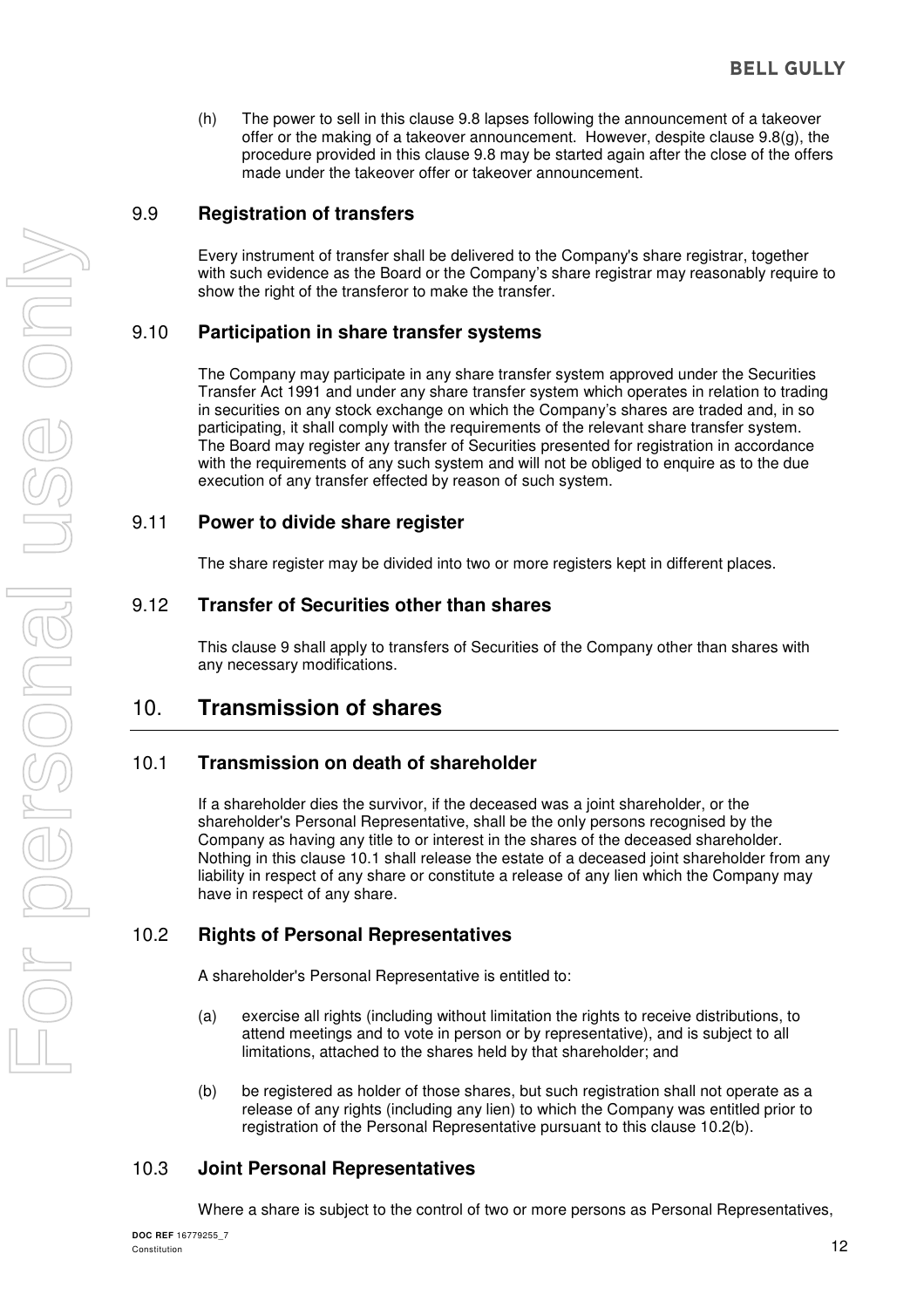they shall, for the purposes of this Constitution, be deemed to be joint holders of the share.

## 11. **Meetings of shareholders**

## 11.1 **Methods of holding meetings**

A meeting of shareholders may be held either:

- (a) by a number of shareholders, who constitute a quorum, being assembled together at the place, date and time appointed for the meeting; or
- (b) if determined by the Board, by a number of shareholders, who constitute a quorum, being assembled together at the date and time appointed for the meeting and at one or more venues at which, by means of audio, or audio and visual, communication all participating shareholders can simultaneously hear each other throughout the meeting.

#### 11.2 **Meetings of other groups**

A meeting of the holders of Securities in an interest group may be called by the Board at any time, and shall be called on the written request of persons holding Securities carrying together not less than 5% of the voting rights entitled to be exercised on any of the questions to be considered at the meeting of the group in question. All the provisions of this Constitution relating to meetings of shareholders apply, with all necessary modifications, to a meeting of a group of Security holders, except that:

- (a) the necessary quorum is two persons holding, or representing the holders of, Securities in the interest group;
- (b) if the Board so elects, one meeting may be held of holders constituting more than one group, so long as voting at that meeting is by way of a poll, and proper arrangements are made to distinguish between the votes of members of each group; and
- (c) any holder of Securities in the group, present in person or by Representative, may demand a poll.

## 12. **Notice of meetings of shareholders**

#### 12.1 **Written notice**

Written notice of the time, date and place of a meeting of shareholders must be sent to every shareholder entitled to receive notice of the meeting and to every Director and the auditor of the Company not less than 10 working days before the meeting. A proxy form must be sent with each notice of meeting.

## 12.2 **Rights of Equity Security holders and Directors**

Equity Security holders of all Classes shall be entitled to attend meetings of shareholders and to receive copies of all notices, reports and financial statements issued generally to holders of Securities carrying votes. Each Director who is not also a shareholder shall have the same rights.

## 12.3 **Contents of notice**

The notice must state: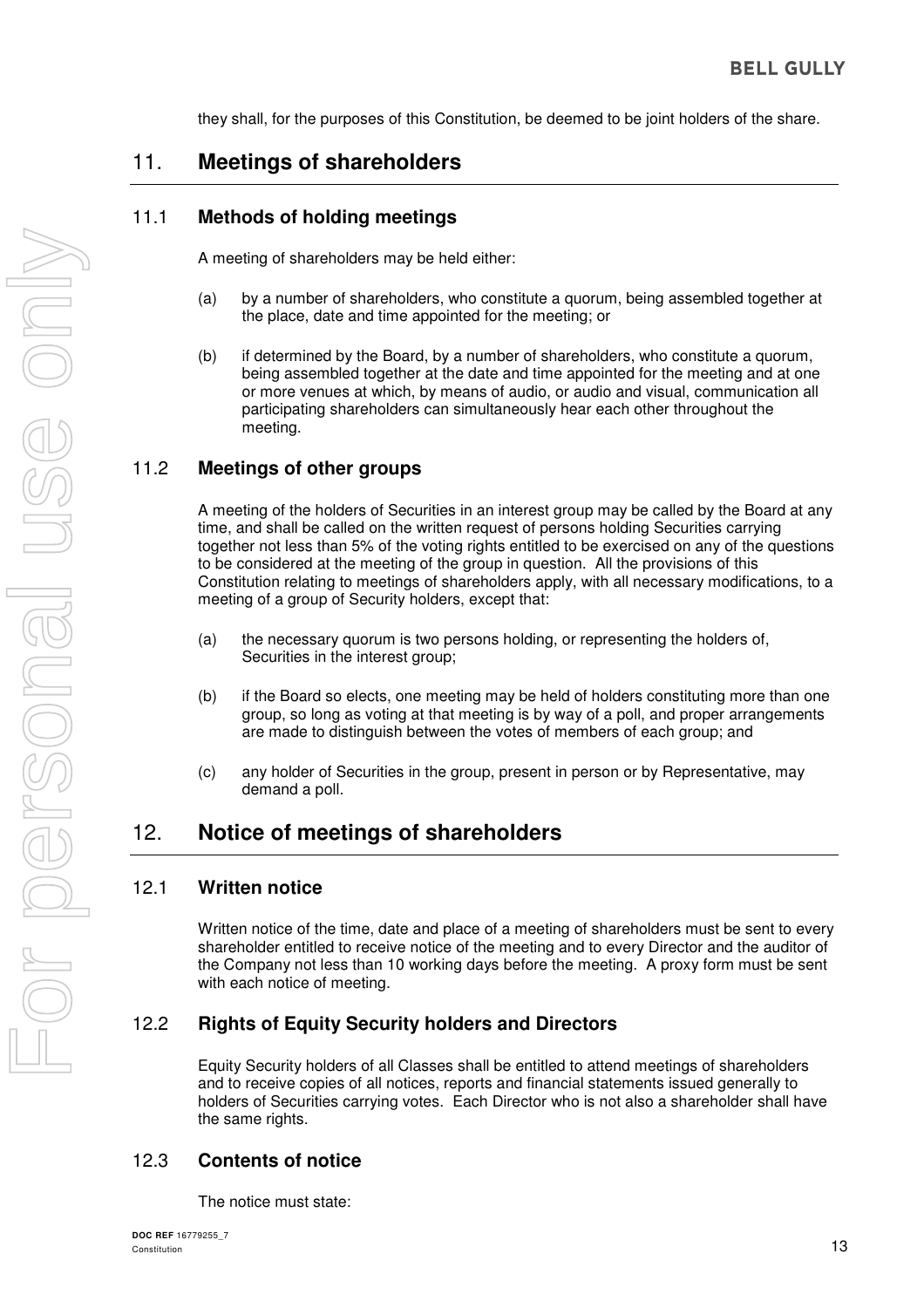- (a) the nature of the business to be transacted at the meeting in sufficient detail to enable a shareholder to form a reasoned judgement in relation to it;
- (b) the text of any special resolution to be submitted to the meeting; and
- (c) in the case of special resolutions required by section  $106(1)(a)$  or (b) of the Act, the right of a shareholder under section 110 of the Act.

The notice must be accompanied by sufficient explanation to enable a reasonable person to understand the effect of the resolutions proposed by the notice.

## 12.4 **Irregularity in notice**

An irregularity in a notice of a meeting is waived if all the shareholders entitled to attend and vote at the meeting attend the meeting without protest as to the irregularity, or if all such shareholders agree to the waiver. The accidental omission to give a notice of a meeting to, or the non-receipt of a notice of a meeting by, any person will not invalidate the proceedings at the meeting, provided that the shareholder(s) who have not received a notice of the meeting hold, in aggregate, less than 5% of the total voting rights in the Company as at the date of the proposed meeting.

## 12.5 **Adjourned meetings**

If a meeting of shareholders is adjourned for less than 30 days it is not necessary to give notice of the time, date and place of the adjourned meeting other than by announcement at the meeting which is adjourned.

## 13. **Chairperson of meetings of shareholders**

## 13.1 **Chairperson of the Board to act**

Subject to clause 13.2, if the Directors have elected a chairperson of the Board, and the chairperson of the Board is present at a meeting of shareholders, that Director must chair the meeting.

#### 13.2 **Other chairperson**

If no chairperson of the Board has been elected or if at any meeting of shareholders the chairperson of the Board is not present within 15 minutes of the time appointed for the commencement of the meeting or the chairperson is unwilling or unable to act for all or part of the meeting, the Directors present, if any, may elect one of their number to be chairperson of the meeting or such part of the meeting. If no Director is willing or able to act as chairperson or if no Director is present within 15 minutes of the time appointed for the commencement of the meeting, the shareholders present may choose one of their number to be chairperson.

## 13.3 **Regulation of procedure**

Subject to the provisions of the Act, and except as otherwise provided in this Constitution, the chairperson may regulate the proceedings at meetings of shareholders.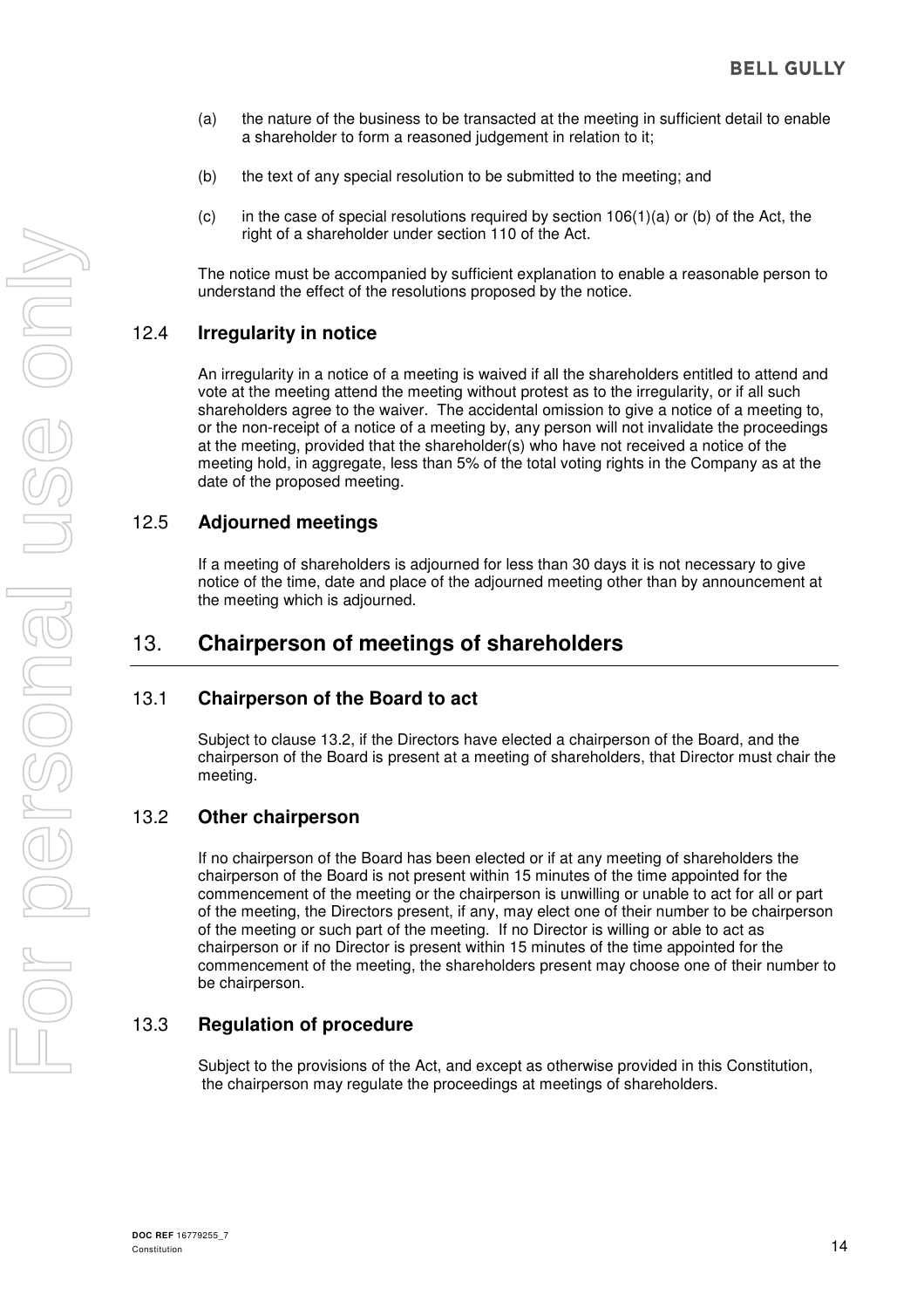## 14. **Quorum for meetings of shareholders**

## 14.1 **Quorum required**

Subject to clause 14.3, no business may be transacted at a meeting of shareholders if a quorum is not present.

### 14.2 **Size of quorum**

A quorum for a meeting of shareholders is present if three shareholders having the right to vote at the meeting are present in person or by Representative.

#### 14.3 **Lack of quorum**

If a quorum is not present within 30 minutes after the time appointed for the meeting:

- (a) in the case of a meeting called by the Board on the request of shareholders under section 121(b) of the Act, the meeting is dissolved; and
- (b) in the case of any other meeting, the meeting is adjourned to the same day in the following week at the same time and place, or to such other date, time, and place as the Directors may appoint and if, at the adjourned meeting, a quorum is not present within 30 minutes after the time appointed for the commencement of the meeting, the shareholders or their Representatives present will constitute a quorum.

## 15. **Voting at meetings of shareholders**

#### 15.1 **Meetings in one place**

In the case of a meeting of shareholders held under clause  $11.1(a)$ , unless a poll is demanded, voting at the meeting shall be by whichever of the following methods is determined by the chairperson:

- (a) voting by voice; or
- (b) voting by show of hands.

## 15.2 **Audio-visual meetings**

In the case of a meeting of shareholders held under clause 11.1(b), unless a poll is demanded, voting at the meeting shall be by the shareholders signifying individually their assent or dissent by voice.

## 15.3 **Postal votes**

Unless the Board determines otherwise, shareholders may not exercise the right to vote at a meeting by casting a postal vote, whether on a show of hands, voice, vote or on a poll. If the Board determines that shareholders may exercise the right to vote at a meeting by casting postal votes, the procedures in relation to postal voting shall be those set out in clause 7 of the First Schedule of the Act together with any other procedures determined by the Board.

#### 15.4 **Number of votes**

Subject to the provisions of clause 15.5 and subject to any rights or restrictions attached to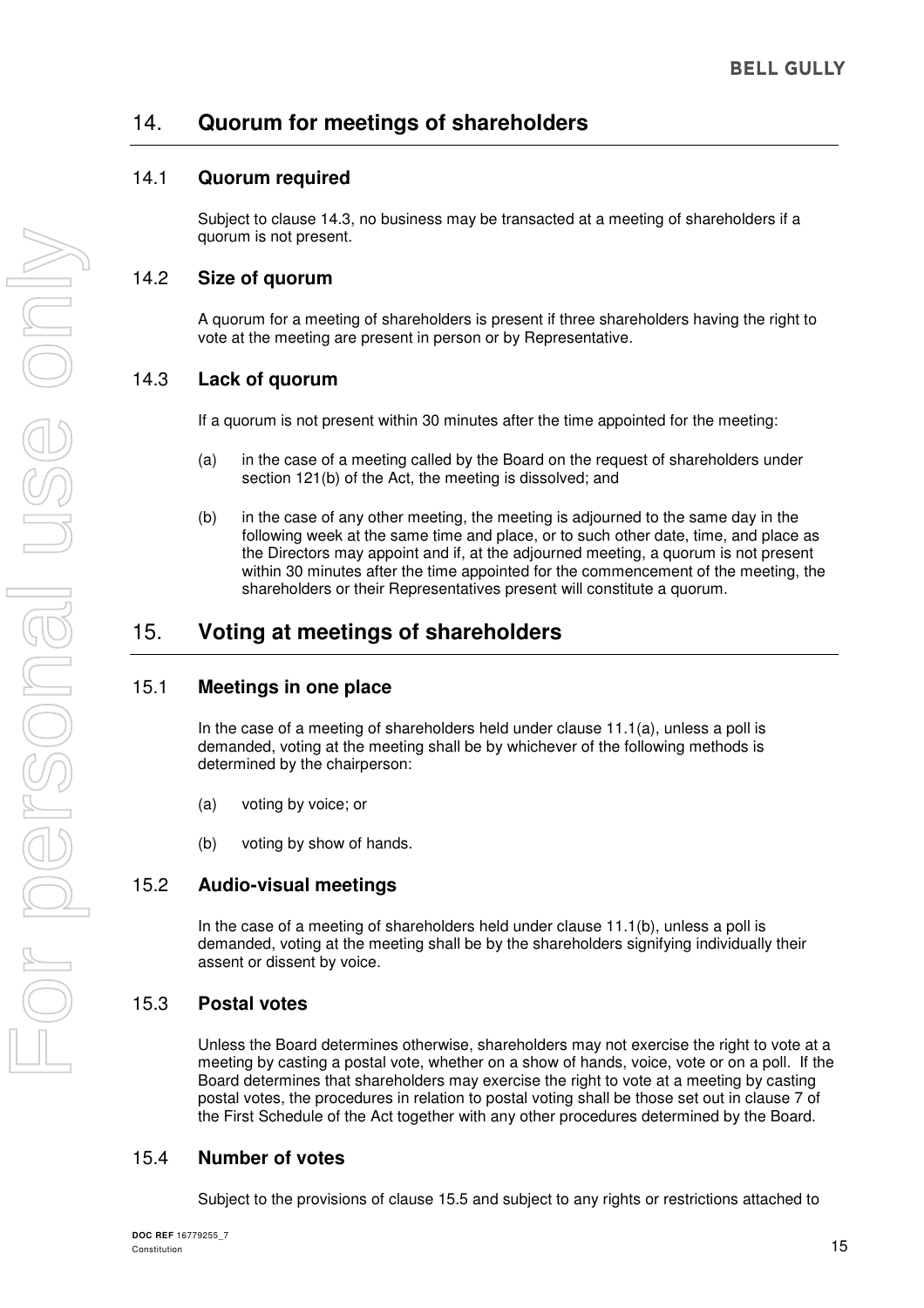any share:

- (a) where voting is by voice or a show of hands, every shareholder present in person or by Representative has one vote; and
- (b) on a poll every shareholder present in person or by Representative has:
	- (i) one vote in respect of every fully paid share held by that shareholder;
	- (ii) in respect of each share held by that shareholder which is not fully paid, a fraction of the vote or votes which would be exercisable if that share was fully paid. That fraction must be equivalent to the proportion which the amount paid (not credited) is of the total amount paid and payable (excluding amounts credited and amounts paid in advance of a call).

#### 15.5 **Voting restrictions**

No shareholder shall be entitled to vote at any meeting in respect of shares on which any call or other moneys are due and unpaid other than at a meeting of an interest group.

#### 15.6 **Declaration of chairperson conclusive**

A declaration by the chairperson that a resolution is carried by the requisite majority is conclusive evidence of that fact unless a poll is demanded in accordance with clause 15.7.

#### 15.7 **Right to demand poll**

At a meeting of shareholders a poll may be demanded by:

- (a) not less than five shareholders having the right to vote at the meeting;
- (b) a shareholder or shareholders representing not less than 10% of the total voting rights of all shareholders having the right to vote at the meeting;
- (c) a shareholder or shareholders holding shares that confer a right to vote at the meeting and on which the aggregate amount paid up is not less than 10% of the total amount paid up on all shares that confer that right; or
- (d) the chairperson.

For the purposes of this clause 15.7, the instrument appointing a proxy to vote at a meeting of the Company confers authority to demand or join in demanding a poll and a demand by a person as proxy for a shareholder has the same effect as a demand by the shareholder.

#### 15.8 **Time of demand for poll**

A poll may be demanded either before or after the vote is taken on a resolution. The demand for a poll may be withdrawn.

#### 15.9 **Timing of poll**

A poll demanded on the election of a chairperson of a meeting or on a question of adjournment must be taken immediately. The chairperson may determine the time and manner in which a poll on any other question is to be taken and any business other than that upon which a poll has been demanded may be proceeded with pending the taking of the poll.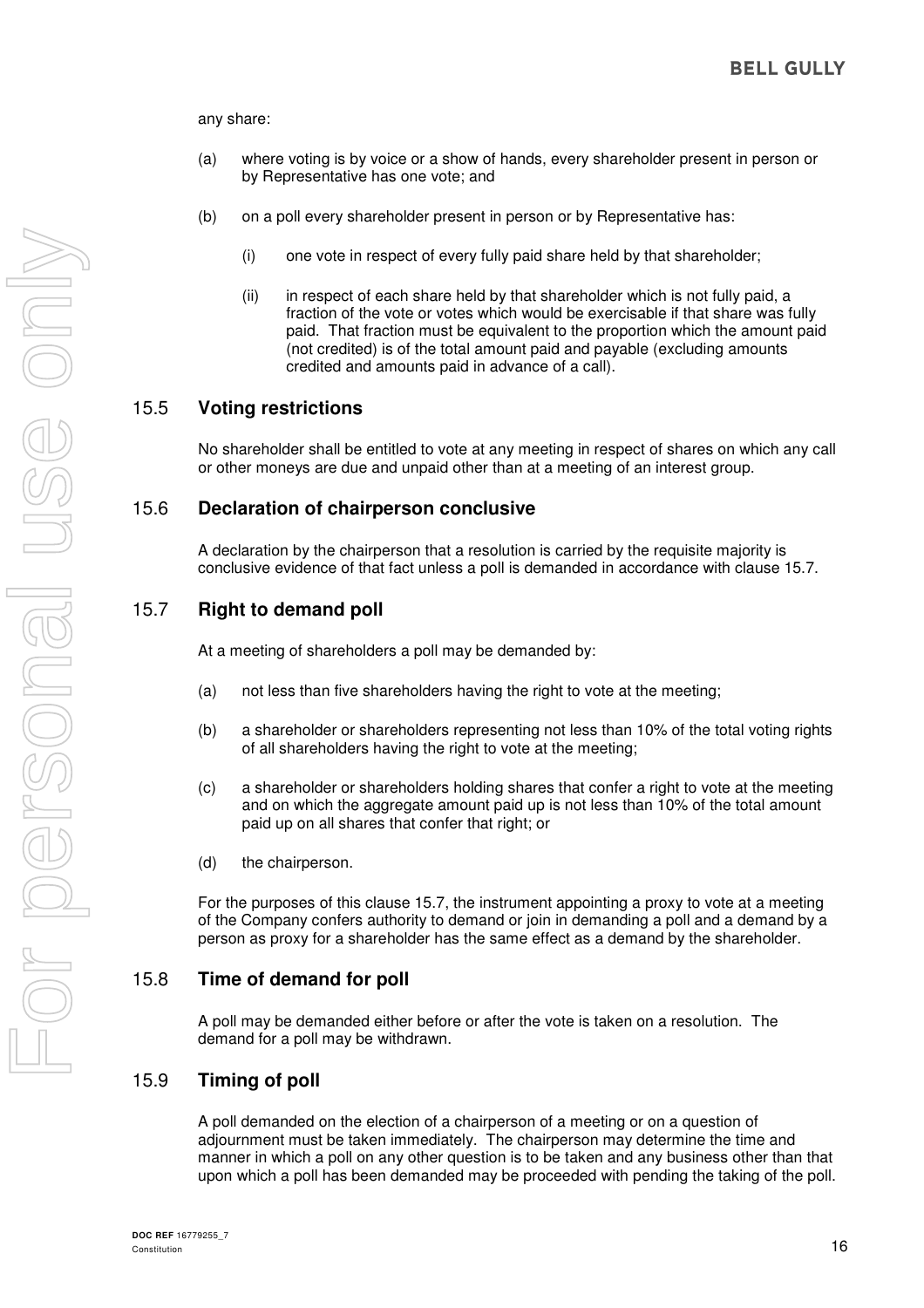## 15.10 **Counting of votes on poll**

If a poll is taken, votes must be counted according to the votes attached to the shares of each shareholder present in person or by Representative and voting.

#### 15.11 **Scrutineers**

If a poll is taken the scrutineers shall be the auditors of the Company for the time being unless they are unable or unwilling to act or unless the chairperson directs to the contrary in which case the scrutineers shall be appointed by the chairperson.

## 15.12 **Declaration of result**

The chairperson shall be entitled to declare the result of a poll upon the receipt of a certificate from the scrutineers setting out the maximum number of votes which could be cast at the meeting and upon receipt of notice from the scrutineers that, in the light of the scrutineers' certificate, sufficient votes to determine the result of the resolution have been counted. The scrutineers' certificate may set out the maximum number of votes which could be cast at the meeting if all persons entitled to attend and vote at the meeting did so, or it may set out the maximum number of votes which could be cast at the meeting if all persons at the meeting who are entitled to vote did vote.

#### 15.13 **Chairperson's casting vote**

The chairperson of a meeting is not entitled to a casting vote.

#### 15.14 **Votes of joint holders**

Where two or more persons are registered as the holder of a share, the vote of the person named first in the share register and voting on a matter must be accepted to the exclusion of the votes of the other joint holders.

## 15.15 **Validity of votes**

In the case of any dispute as to the admission or rejection of a vote the chairperson shall determine the same and such determination made in good faith shall be conclusive.

## 15.16 **Electronic** v**oting**

The Board may permit, in relation to a particular meeting or generally,:

- (a) the appointment of proxies or Representatives to be made by electronic means;
- (b) postal votes to be cast by electronic means; and
- (c) to the extent permitted by law, votes to be cast on resolutions at meetings of shareholders (or of other groups) by electronic means.

The procedures in relation to such electronic appointment or electronic voting shall be those required by law (if any) together with any other procedures determined by the Board. If the Board permits electronic appointment of proxies or Representatives or electronic voting in accordance with this clause, such electronic appointments may be made or electronic votes cast notwithstanding any other provision of this Constitution.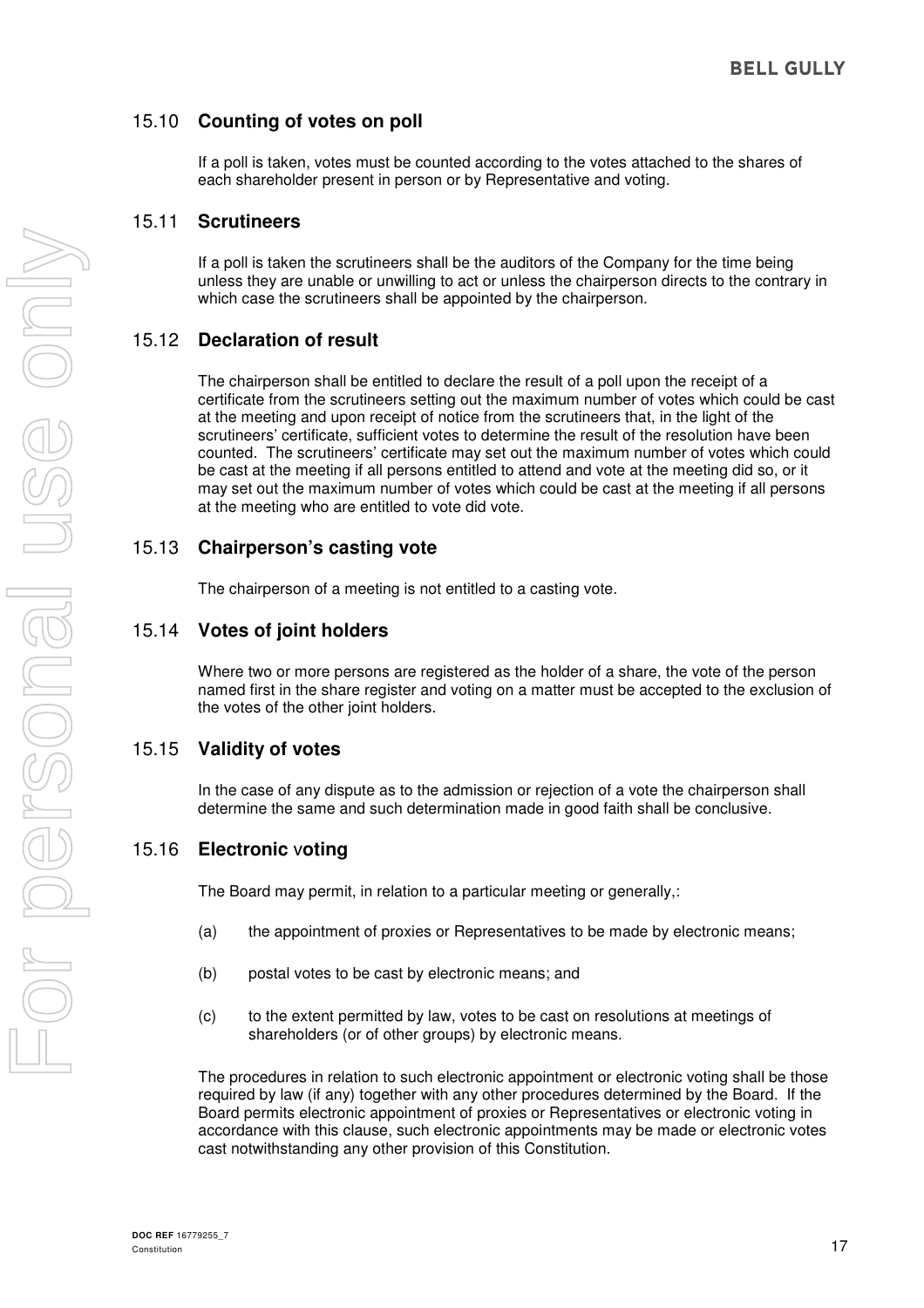## 16. **Proxies and corporate representatives**

## 16.1 **Proxies permitted**

A shareholder may exercise the right to vote either by being present in person or by proxy. A proxy for a shareholder is entitled to attend and be heard at a meeting of shareholders as if the proxy were the shareholder. A proxy need not be a shareholder of the Company.

## 16.2 **Form of proxy**

A proxy must be appointed by notice in writing in the form directed by the Board signed by the shareholder and the notice must state whether the appointment is for a particular meeting or a specified term. The proxy form must, as a minimum (so far as the subject matter and form of the resolutions reasonably permit) provide for two-way voting (for and against) on all resolutions, enabling the shareholder to instruct the proxy as to casting of the vote, and must not be sent with any name or office (e.g., "chairperson of directors") filled in as a proxy holder.

## 16.3 **Lodging proxy**

No proxy is effective in relation to a meeting unless the proxy form is received by or on behalf of the Company at any place specified for the purpose in the notice of meeting not later than 48 hours before the start of the meeting. If the written notice appointing a proxy is signed under a power of attorney, a copy of the power of attorney (unless already deposited with the Company) and a signed certificate of non-revocation of the power of attorney must accompany the notice.

## 16.4 **Validity of proxy vote**

A vote given in accordance with the terms of an instrument of proxy shall be valid notwithstanding the previous death or mental disorder of the principal or revocation of the proxy or of the authority under which the proxy was executed, or the transfer of the share in respect of which the proxy is given, if no written notice of such death, mental disorder, revocation, or transfer has been received by the Company at its registered office before the commencement of the meeting or adjourned meeting at which the proxy is used.

#### 16.5 **Corporate representatives**

A body corporate which is a shareholder may appoint a representative to attend a meeting of shareholders on its behalf in the same manner as that in which it could appoint a proxy. A representative shall have the same rights and powers as if the representative were a proxy.

## 17. **Minutes of shareholder meetings**

The Board must ensure that minutes are kept of all proceedings at meetings of shareholders. Minutes which have been signed correct by the chairperson are prima facie evidence of the proceedings unless they are shown to be inaccurate.

## 18. **Shareholder proposals**

A shareholder may give written notice to the Board of a matter the shareholder proposes to raise for discussion or resolution at the next meeting of shareholders at which the shareholder is entitled to vote. The provisions of clause 9 of the First Schedule of the Act apply to any notice given pursuant to this clause.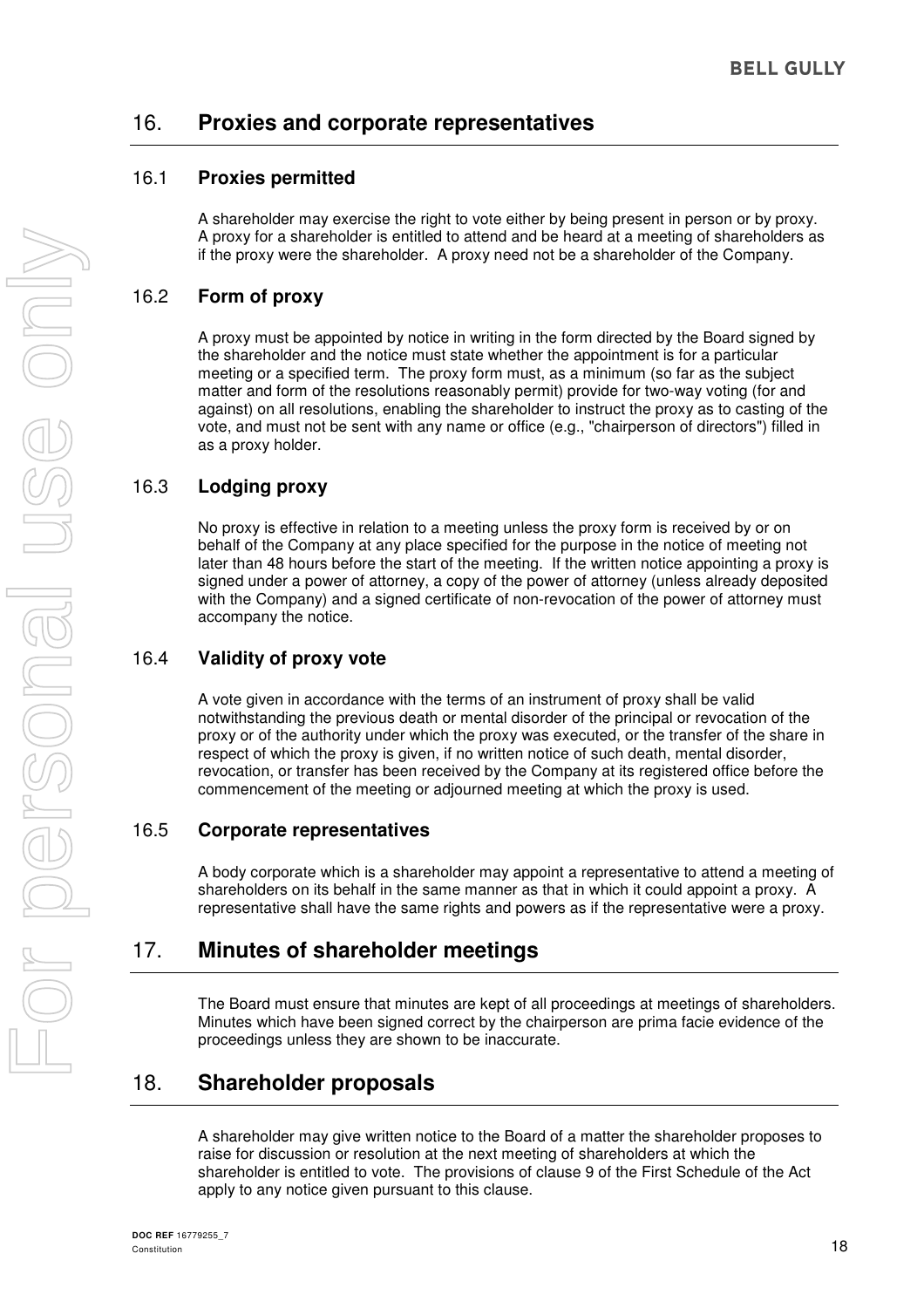## 19. **Adjourned meetings and disorderly meetings**

## 19.1 **Chairperson's discretion to adjourn meetings**

The chairperson at any time during a meeting at which a quorum is present may adjourn the meeting (including either to a later time at the same meeting or to an adjourned meeting).

## 19.2 **Provisions relating to adjourned meetings**

No business can be transacted at any adjourned meeting other than the unfinished business at the original meeting. When a meeting is adjourned for 30 days or more, notice of the adjourned meeting must be given in the same manner as the original meeting. Otherwise, it is not necessary to give notice of an adjournment or of the business to be transacted at an adjourned meeting.

## 19.3 **Adjournment of disorderly meetings**

If any meeting becomes so unruly, disorderly or inordinately protracted, that in the opinion of the chairperson the business of the meeting cannot be conducted in a proper and orderly manner, the chairperson, notwithstanding any provision to the contrary contained in this Constitution and without the consent of the meeting, may, in his or her sole and absolute discretion and without giving reasons, either adjourn or dissolve the meeting.

## 19.4 **Completion of unfinished business**

If any meeting is dissolved by the chairperson pursuant to clause 19.4, the unfinished business of the meeting shall be dealt with as follows:

- (a) in respect of any resolution concerning the approval or authorisation of a distribution, the Board may, in the exercise of the powers conferred on it by the Act, authorise the distribution;
- (b) in respect of any resolution concerning the remuneration of the auditors, the meeting shall be deemed to have resolved that the Board be authorised to fix the remuneration of the auditors; and
- (c) the chairperson may direct that any item of business which is uncompleted at the meeting, and which in his or her opinion requires to be voted upon, be put to the vote by a poll without further discussion in accordance with clauses 15.9 to 15.15.

## 20. **Appointment and removal of Directors**

## 20.1 **Number**

The number of Directors must not at any time be less than three or more than eight (plus the managing Director, if any, appointed in accordance with clause 22). At least two Directors must be ordinarily resident in New Zealand. In addition, the number of Directors who are ordinarily resident in New Zealand must be at least one greater than the number of Directors who are ordinarily resident in a country other than New Zealand.

## 20.2 **Existing Directors to continue in office**

The Directors in office at the date of adoption of this Constitution shall continue in office subject to the provisions of this Constitution.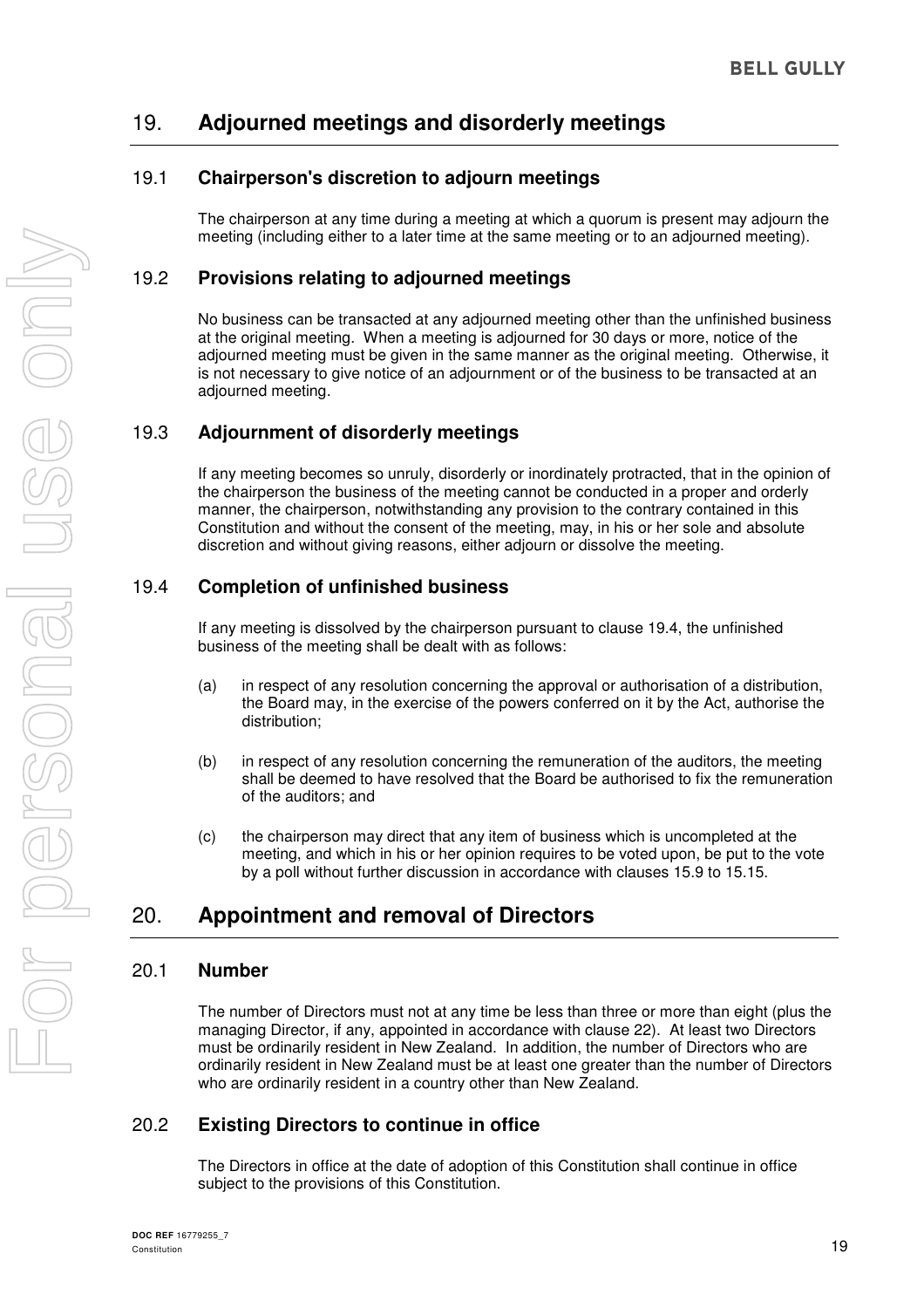## 20.3 **Appointment and removal by Ordinary Resolution**

A Director may be appointed by Ordinary Resolution. All Directors shall be subject to removal from office as director by Ordinary Resolution.

## 20.4 **Appointment by Board**

The Board may at any time appoint additional Directors to fill a casual vacancy or as an addition to existing directors. A director appointed to fill a casual vacancy or as an addition to the Board must not hold office (without re-election) past the next annual general meeting of the Company.

## 20.5 **Rotation**

One third of the Directors or, if their number is not a multiple of three, then the number nearest to one third, shall retire from office at the annual meeting in each year. Notwithstanding the foregoing, no Director can hold office (without re-election) past the third annual general meeting of the Company following the director's appointment or 3 years, whichever is longer. The Directors to retire shall be those who have been longest in office since they were last elected or deemed elected. In the case of Directors who were last appointed Directors on the same day, those to retire shall be determined by agreement between those Directors or, if they cannot agree, by lot.

## 20.6 **Exception to rotation**

The Director, if any, who is appointed in accordance with clause 22 is not required to retire by rotation. That Director shall not be included in the number of Directors upon which the calculation of the number of Directors to retire by rotation is made.

## 20.7 **Appointment of Directors to be voted on individually**

No resolution to appoint or elect a Director shall be put to the holders of Securities unless:

- (a) the resolution is for the appointment of one Director; or
- (b) the resolution is a single resolution for the appointment of two or more Directors, and a separate resolution that it be so voted on has first been approved without a vote being cast against it.

Nothing in this clause prevents the election of two or more Directors by ballot or poll.

#### 20.8 **No shareholder qualification for Directors**

There is no shareholding qualification for Directors.

## 20.9 **Vacation of office**

A Director shall cease to hold office as a Director if the Director:

- (a) dies;
- (b) becomes bankrupt or makes an arrangement or compromise with the Director's creditors generally;
- (c) becomes disqualified from being a Director pursuant to section 151 of the Act;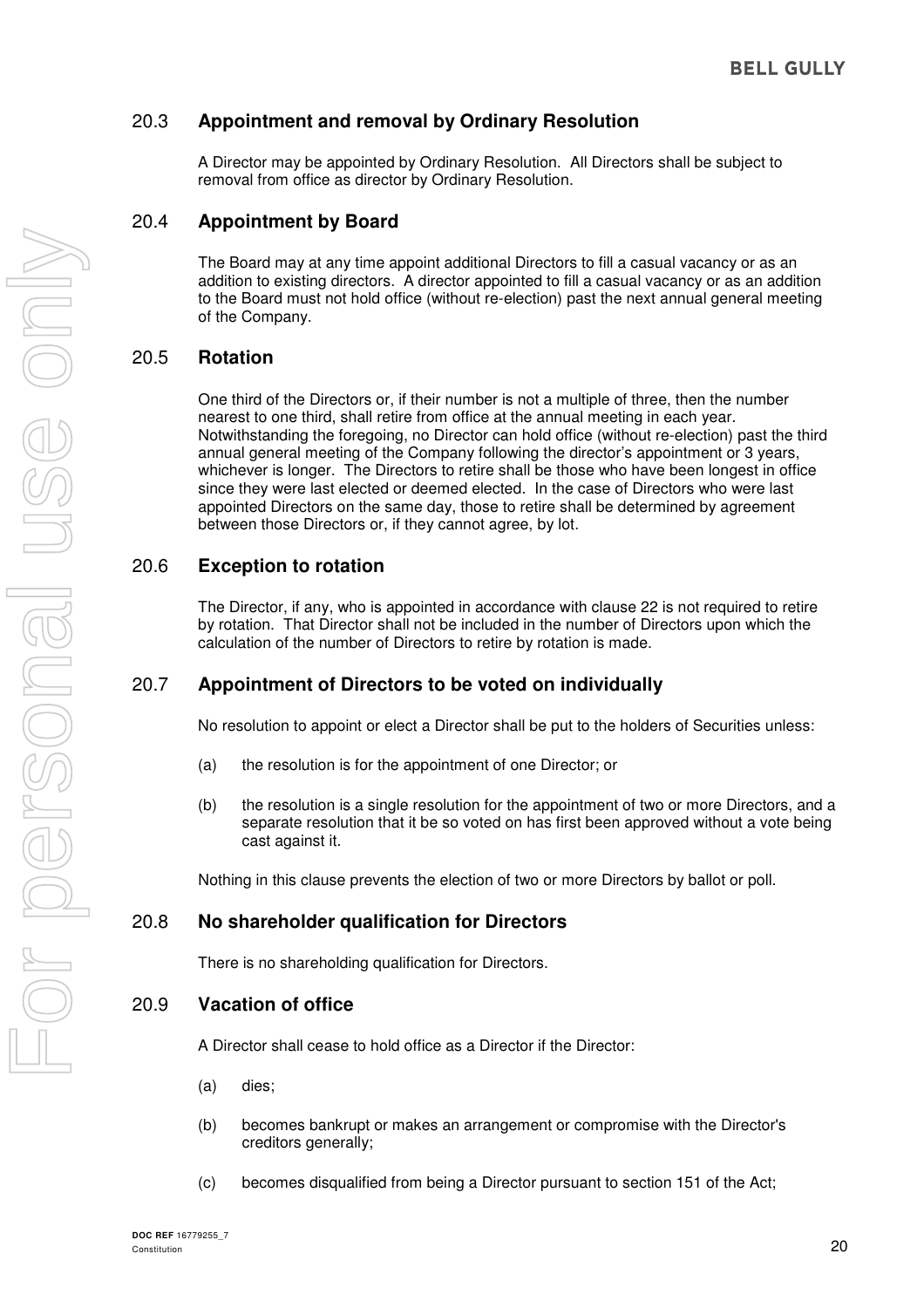- (d) resigns from office by notice in writing to the Company;
- (e) is removed from office pursuant to this Constitution or the Act; or
- (f) has for more than six months been absent without permission of the Board from meetings of the Board held during that period.

#### 20.10 **Timing of retirement and appointment**

- If:
- (a) a Director retires at a meeting of shareholders and is not re-elected, the Director shall remain in office until, and his or her retirement shall take effect at, the conclusion of the meeting;
- (b) a Director is removed from office at a meeting of shareholders by Ordinary Resolution, the Director shall remain in office until, and his or her removal shall take effect at, the conclusion of the meeting;
- (c) a person who is not already a Director is appointed or elected as a Director at a meeting of shareholders, that person shall take office as a Director immediately after the conclusion of the meeting.

## 21. **Alternate Directors**

#### 21.1 **Alternate Directors prohibited**

No individual Director may appoint an alternate, deputy or agent to perform any of such Director's duties or exercise any of such Director's powers, provided that this clause does not affect the Board's ability to delegate in accordance with section 130 of the Act.

## 22. **Managing Director**

#### 22.1 **Appointment and removal**

The Board may from time to time appoint a managing Director on such terms (including remuneration) as the Board determines. The Board may from time to time remove any such managing Director. Any managing Director who is removed by resolution of the Board shall have no right or claim to continue in office. Any Director holding the office of managing Director at the date of adoption of this Constitution shall continue in office.

#### 22.2 **Resignation**

A managing Director shall, subject to the provisions of any contract between him or her and the Company, be subject to the same provisions concerning resignation and disqualification as the other Directors, but shall not be subject to removal by the shareholders of the Company. If a managing Director ceases to be an employee of the Company, the managing Director shall be deemed to have been removed by the Board as managing Director, with effect from the date on which the managing Director ceased to be an employee, in accordance with clause 22.1.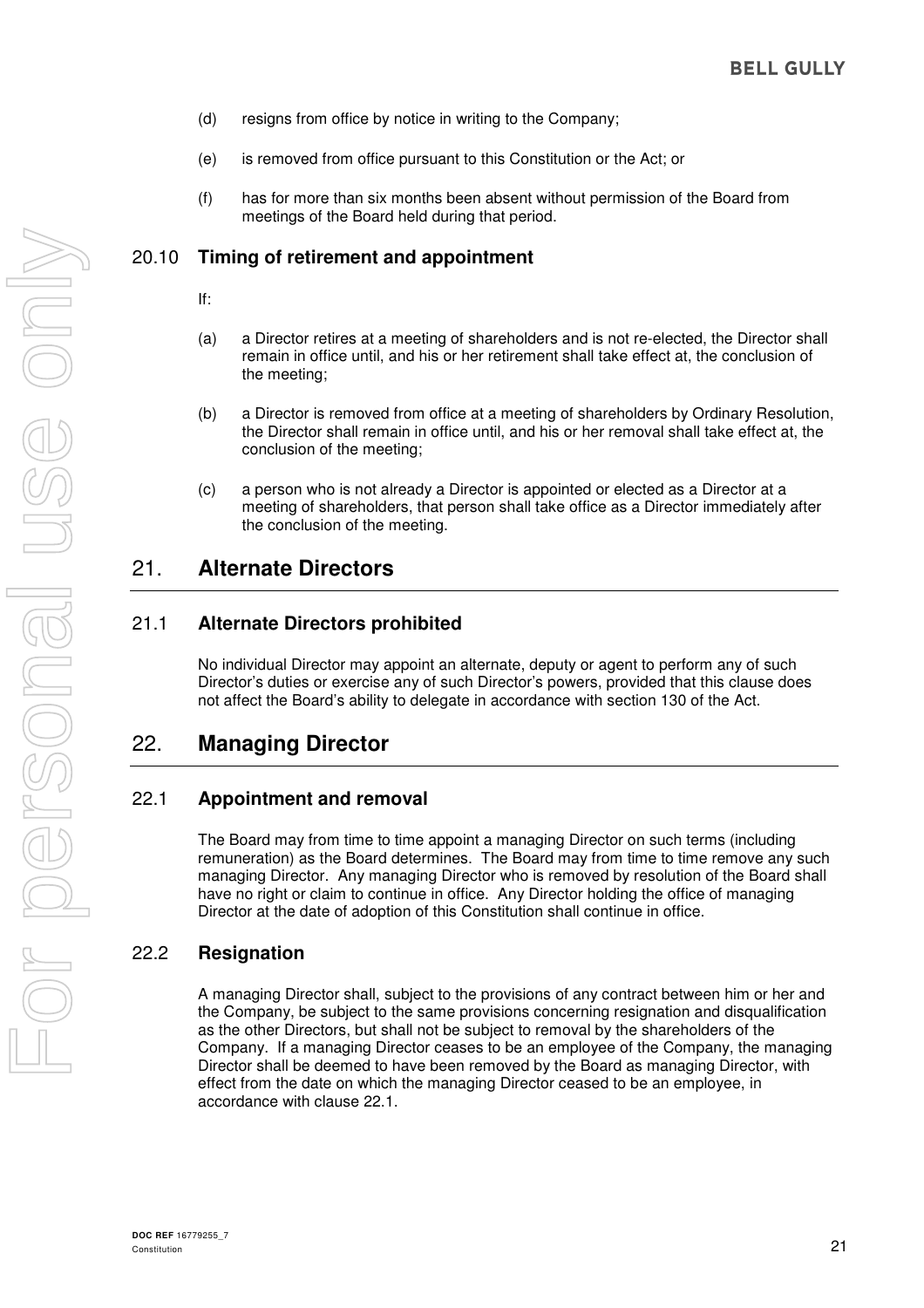## 23. **Proceedings of the Board**

### 23.1 **Methods of holding meetings**

A meeting of the Board may be held either by:

- (a) a number of the Directors who constitute a quorum, being assembled together at the place, date and time appointed for the meeting; or
- (b) means of audio, or audio and visual, communication by which all the Directors participating and constituting a quorum can simultaneously hear each other throughout the meeting.

#### 23.2 **Notice of meeting**

A Director or, if requested by a Director to do so, an employee of the Company or a Subsidiary of the Company approved by the Board for this purpose, may convene a meeting of the Board by giving notice in accordance with this clause 23.2 and clause 23.3. Each Director must be given not less than two days notice of a meeting of the Board, unless the Director waives that right or in the opinion of the chairperson, the meeting is necessary as a matter of urgency, in which event such notice as is practicable in the circumstances shall be given. Notice may be given to a Director in any of the following ways:

- (a) by telephone to the telephone number given by the Director to the Company for purposes of receiving notices, in which case the notice will be deemed to be given when the call is answered;
- (b) by delivery of the notice to the Director, in which case the notice will be deemed to be given when delivered; or
- (c) by sending by electronic means.

#### 23.3 **Contents of notice**

A notice of a meeting must specify the date, time and place of the meeting and, if the meeting is to be by means of audio or audio and visual communication, the manner in which the Director will be contacted to participate at the time of the meeting.

#### 23.4 **Waiver of irregularity**

An irregularity in a notice of meeting is waived if all the Directors entitled to receive notice of the meeting attend or participate in the meeting without protest as to the irregularity or if all Directors entitled to receive notice of the meeting agree to the waiver.

#### 23.5 **Quorum**

Unless otherwise determined by the Board, a quorum for a meeting of the Board is a majority of the Directors holding office at the time appointed for the meeting. No business may be transacted at a meeting of the Board unless a quorum is present.

#### 23.6 **Lack of quorum**

If a quorum is not present within 30 minutes after the time appointed for a meeting of the Board, the meeting will be adjourned automatically until the following day at the same time and place. If at the adjourned meeting a quorum is not present within 30 minutes from the time appointed for the meeting the Directors present will constitute a quorum.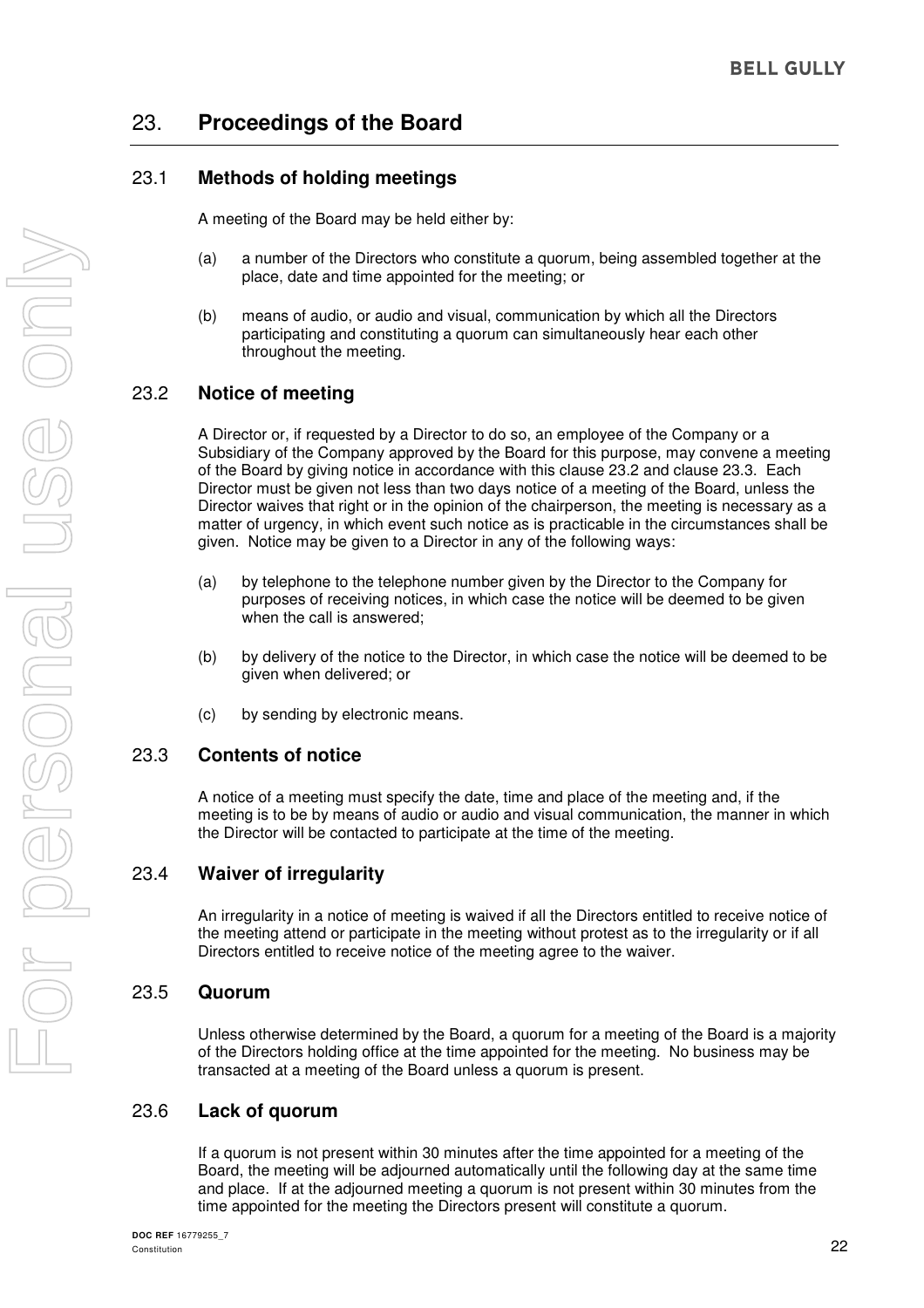## 23.7 **Insufficient number of Directors**

The Directors may act notwithstanding any vacancy in their body, but if and for so long as their number is reduced below the minimum number fixed by clause 20.1, the continuing Directors may act for the purpose of increasing the number of Directors to that number or of summoning a meeting of Shareholders, but for no other purpose.

## 23.8 **Chairperson**

The Directors may elect one of their number as chairperson of the Board and determine the period for which the chairperson is to hold office. If no chairperson is elected, or if at any meeting the chairperson is not present within five minutes after the time appointed for the commencement of the meeting, the Directors present may choose one of their number to be chairperson of the meeting.

## 23.9 **Votes**

Every Director has one vote. In the case of an equality of votes the chairperson will not have a casting vote. A resolution of the Board is passed if it is agreed to by all Directors present without dissent or a majority of the votes cast on it are in favour of it. A Director present at a meeting of the Board is presumed to have agreed to, and to have voted in favour of, a resolution of the Board unless that Director expressly dissents or expressly abstains from voting on, or votes against, the resolution.

## 23.10 **Resolutions in writing**

A resolution in writing, signed or assented to by a majority of the Directors entitled to vote on that resolution, is as valid and effective as if it had been passed at a meeting of the Board duly convened and held. Each Director must be given notice of the form of the proposed resolution. Any such resolution may consist of several documents (including facsimile or other similar means of communication) in like form, each signed or assented to by one or more Directors. A copy of any such resolution must be entered in or kept with the records of Board proceedings.

## 23.11 **Minutes**

The Board must ensure that minutes are kept of all proceedings at meetings of the Board.

## 23.12 **Validity of acts**

All acts done by any meeting of the Board or of a committee of Directors or by any person acting as a Director are valid notwithstanding:

- (a) any defect in the appointment of any Director or person acting as a Director; or
- (b) that they or any of them were disqualified; or
- (c) any irregularity in a notice of meeting.

#### 23.13 **Other procedures**

Except as set out in this clause 23, the Board may regulate its own procedure. The provisions of the Third Schedule of the Act shall not apply to proceedings of the Board except to the extent that those provisions are included in this Constitution.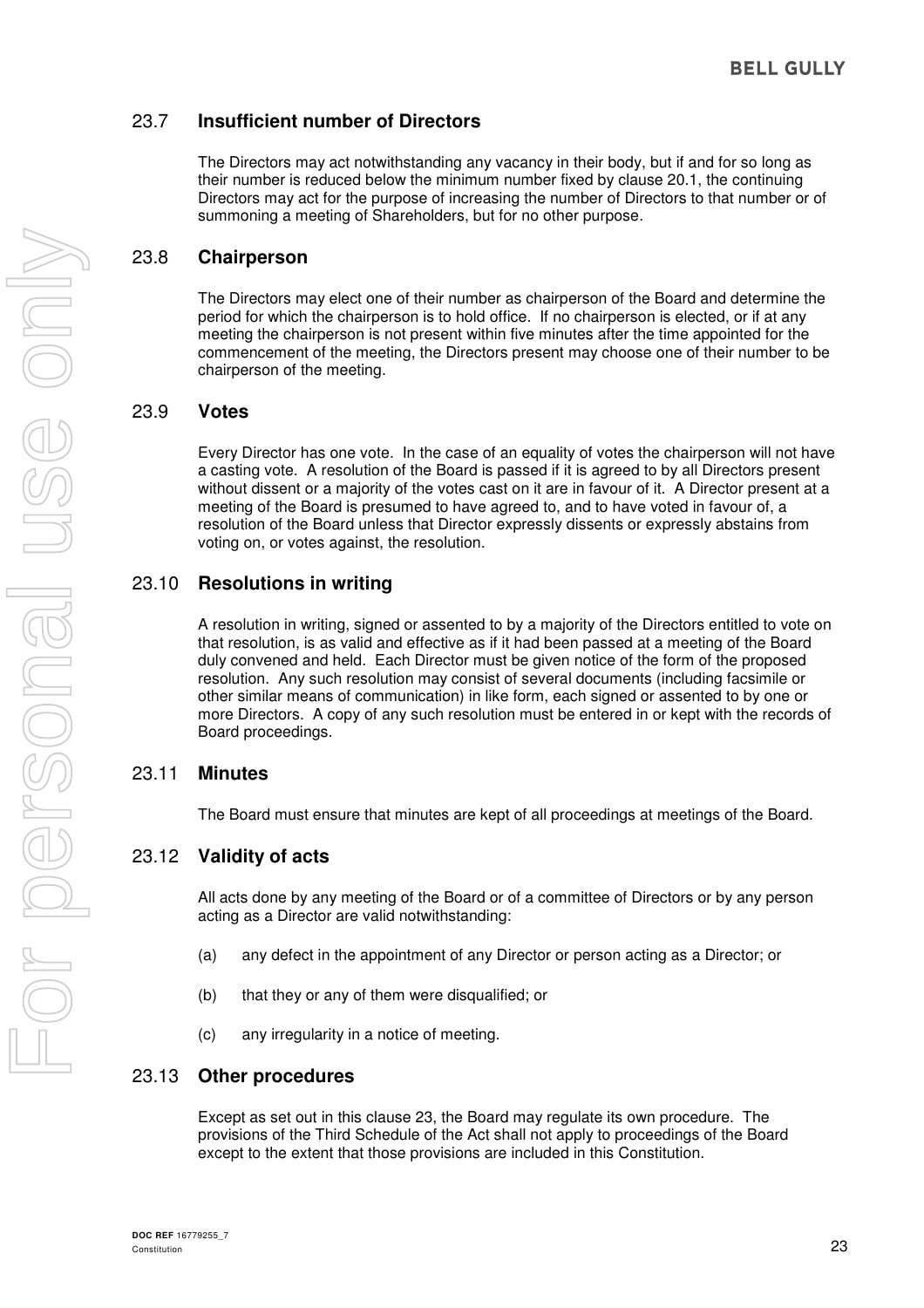## 24. **Directors' remuneration**

## 24.1 **Authorisation**

The Board may, subject to the ASX Listing Rules, exercise the power conferred by section 161 of the Act to authorise remuneration and other benefits to and for Directors.

#### 24.2 **Expenses**

Each Director is entitled to be paid for all reasonable travelling, accommodation and other expenses incurred by the Director in connection with the Director's attendance at meetings or otherwise in connection with the Company's business, provided that where the Company has adopted a policy in relation to any such expenses, that policy is complied with.

#### 24.3 **Special remuneration**

Without limiting clause 24.1 the Board may authorise special remuneration to any Director who is or has been engaged by the Company or a Subsidiary to carry out any work or perform any services which is not in the capacity of a director of the Company or a Subsidiary.

## 25. **Indemnity and insurance for Directors and Employees**

#### 25.1 **Indemnity for Directors**

Every Director shall be indemnified by the Company for any costs referred to in section 162(3) of the Act and any liability or costs referred to in section 162(4) of the Act. The Board may determine the amounts and terms and conditions of such an indemnity.

#### 25.2 **Other indemnities and insurance**

In addition to the indemnity set out in clause 25.1, the Company may:

- (a) indemnify a director or employee of the Company or a related company for any costs referred to in section 162(3) of the Act. The Board may determine the amounts and terms and conditions of any such indemnity;
- (b) indemnify a director or employee of the Company or a related company in respect of any liability or costs referred to in section 162(4) of the Act. The Board may determine the amounts and terms and conditions of any such indemnity; and
- (c) with the prior approval of the Board effect insurance for a director or employee of the Company or a related company in respect of any liability or costs referred to in section 162(5) of the Act. The Board may determine the amounts and terms and conditions of any such insurance.

## 25.3 **Interpretation**

Words given extended meanings by section 162(9) of the Act have those extended meanings in this clause 25.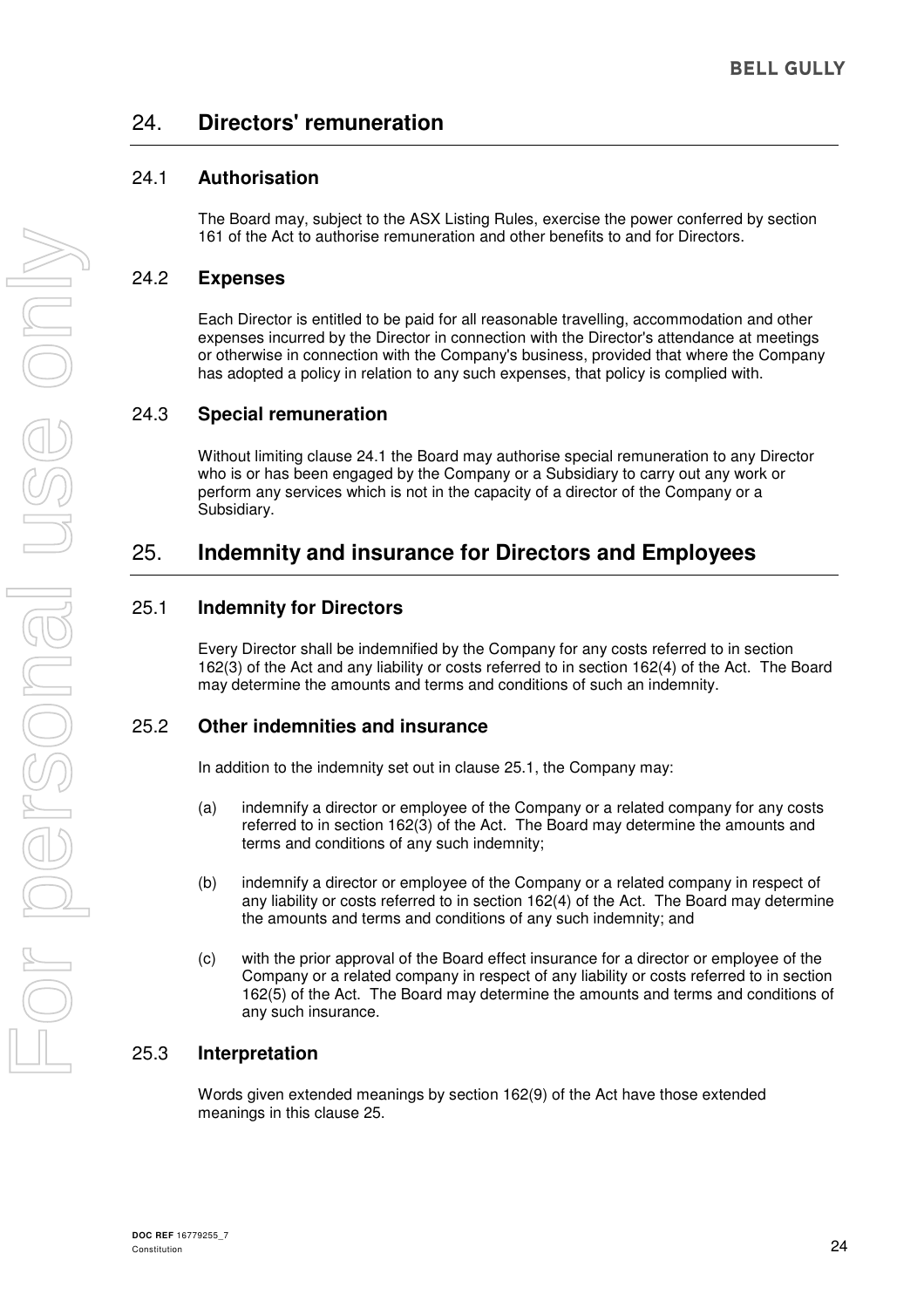## 26. **Dividends**

## 26.1 **Method of payment**

Any dividend or other money payable to a holder of Securities may be paid by cheque sent through the post to the registered address of the holder or in any other manner determined by the Board and directed by the person entitled to the payment. In the case of joint holders, cheques may be sent to the registered address of the person first named on the register.

## 26.2 **Currency of payment**

The Board may, in its discretion, differentiate between shareholders as to the currency in which dividends are to be paid. In exercising that discretion the Board may have regard to the registered address of a shareholder, the register on which a shareholder's shares are registered or any other matter the Board considers appropriate. In any case where a dividend is to be paid in a currency other than New Zealand currency, the amount payable will be converted from New Zealand currency in a manner, at a time and at an exchange rate determined by the Board.

## 26.3 **Deductions**

The Board may deduct from dividends payable to any shareholder in respect of any shares any:

- (a) unpaid calls, instalments or other amounts, and any interest payable on such amounts, relating to the specific shares in respect of which the Company has a lien; and
- (b) amounts the Company may be called upon to pay under any legislation in respect of the specific shares.

## 26.4 **Unclaimed dividends**

Dividends or other monetary distributions unclaimed for one year after the due date for payment may be used for the benefit of the Company until claimed. The Company shall be entitled to mingle the distribution with other money of the Company and shall not be required to hold it or to regard it as being impressed with any trust. All dividends or other monetary distributions unclaimed for five years or more after the due date for payment may be forfeited by the Board for the benefit of the Company. The Company shall, nevertheless, annul the forfeiture and subject to compliance with the solvency test, shall pay the dividend or other monetary distribution to the person producing evidence of entitlement.

## 27. **Notices**

## 27.1 **Method of service**

All notices, reports, accounts or documents required to be sent to a shareholder shall be sent in the manner set out in section 391 of the Act. Notices to any other person shall be sent in the same manner as if that person was a shareholder.

## 27.2 **Service of notices outside New Zealand**

If a Security holder has no registered address within New Zealand and has not supplied to the Company an address within New Zealand for the giving of notices, but has supplied an address outside New Zealand, then notices shall be posted to the holder at that address and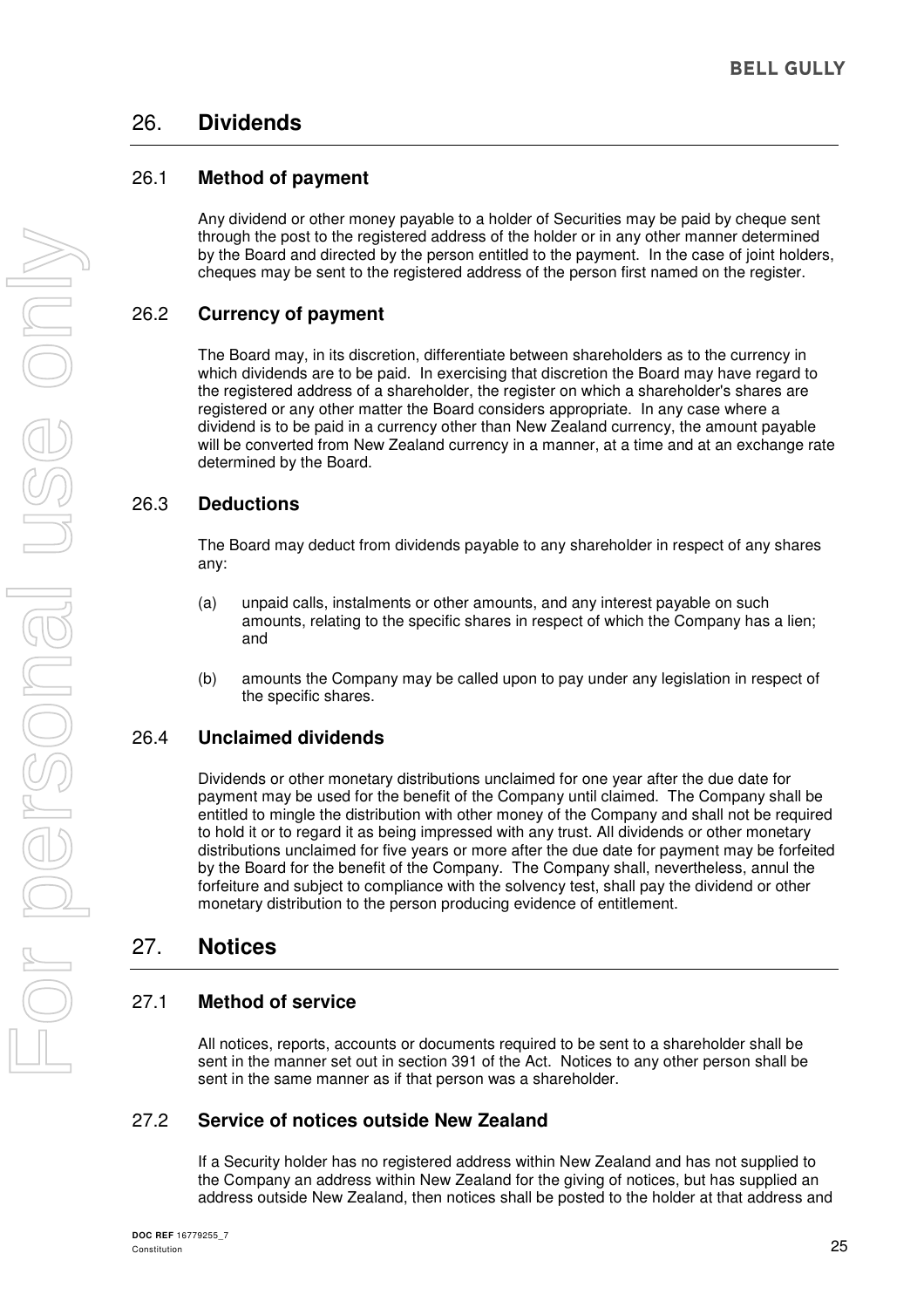shall be deemed to have been received by the holder 24 hours after the time of the posting.

#### 27.3 **Joint holders**

A notice may be given by the Company to the joint holders of a Security by giving the notice to the joint holder named first in the register in respect of the Security.

## 28. **Inspection of records**

Except as provided in the Act or unless the Board determines otherwise in any particular case, no holder of Securities shall be entitled to:

- (a) inspect any records, books, papers, correspondence or documents of the Company; or
- (b) require or receive any information concerning the Company's business, trading or customers, or any trade secret or secret process of or used by the Company.

## 29. **Liquidation**

#### 29.1 **Distribution of surplus**

Subject to the rights of the holders of any Securities in the Company and to clauses 29.2 and 29.3, upon the liquidation of the Company the surplus assets of the Company (if any) must be distributed among the shareholders in proportion to their shareholding. If any shareholder's shares are not fully paid up the liquidator of the Company may require those shares to be fully paid up before the shareholder receives any distribution of the surplus assets of the Company in respect of those shares.

## 29.2 **Distribution in kind**

With the approval of the shareholders of the Company by Ordinary Resolution, the liquidator of the Company may divide amongst the shareholders in kind the whole or any part of the surplus assets of the Company (whether or not they are of the same kind) and for that purpose the liquidator may:

- (a) attribute values to assets as the liquidator considers appropriate; and
- (b) determine how the division will be carried out as between the shareholders or different Classes of shareholders.

#### 29.3 **Trusts**

With the approval of the shareholders of the Company by Ordinary Resolution, the liquidator may vest the whole or any part of any surplus assets of the Company in trustees upon trust for the benefit of shareholders of the Company. The liquidator may determine the terms of the trust.

## 30. **Method of contracting**

#### 30.1 **Manner of execution**

A contract or other enforceable obligation may be entered into by the Company as follows: